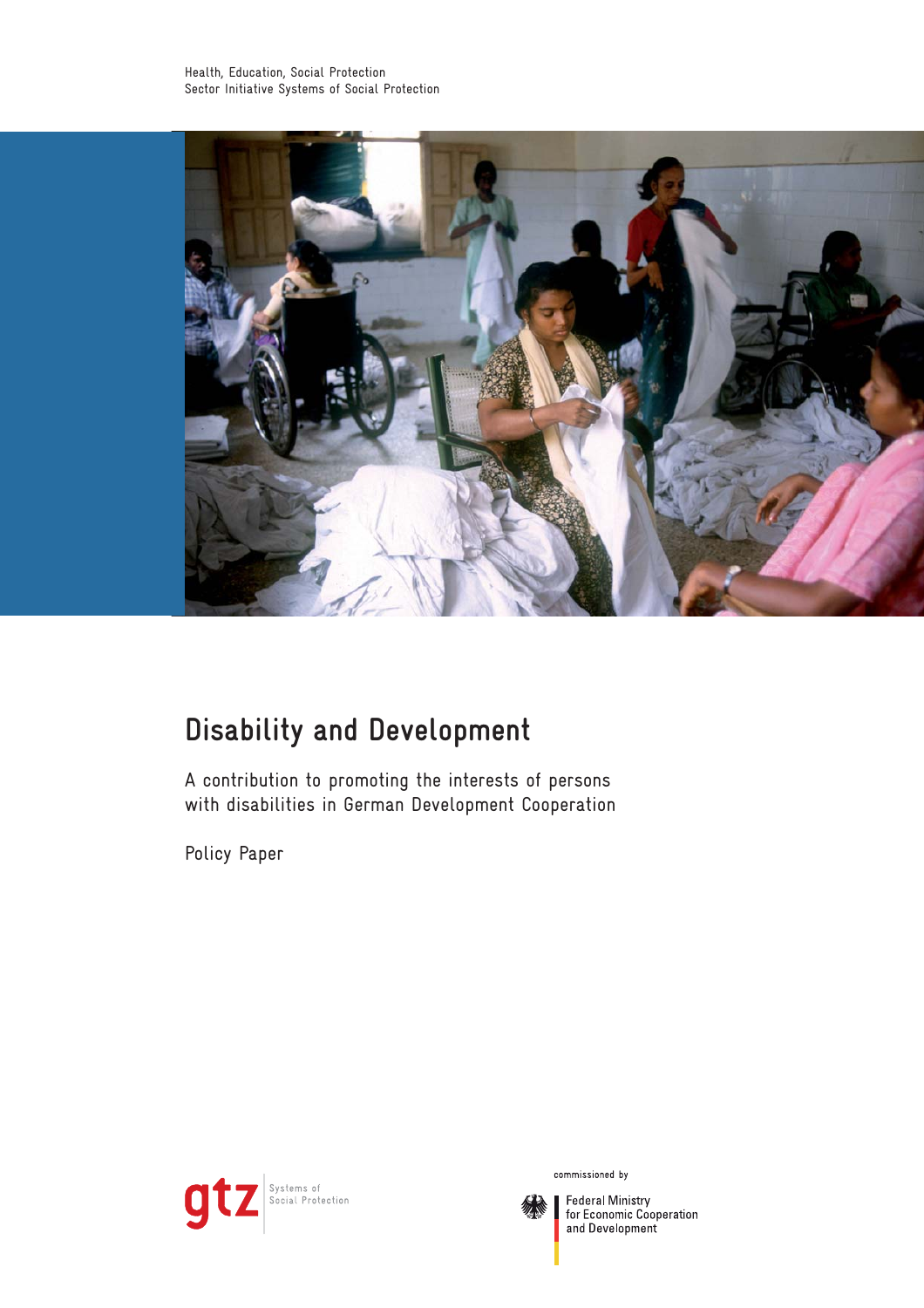**Published by:**  Deutsche Gesellschaft für Technische Zusammenarbeit (GTZ) GmbH Division 4300 – Health, Education, Social Protection Section "Sustainable Social Protection" Head of Section: Dr. Rüdiger Krech Sector Initiative Systems of Social Protection Coordinator: Dr. Matthias Rompel

Dag-Hammarskjöld-Weg 1–5 65726 Eschborn, Germany Tel.: +49 (0) 6196 79 - 1446 Fax: +49 (0) 6196 7980-1446 Email: social-protection@gtz.de Internet: www.gtz.de/social-protection-systems

On behalf of the German Federal Ministry for Economic Cooperation and Development (BMZ) Bonn headquarters: Adenauerallee 139 - 141 53113 Bonn, Germany Tel.: +49 (0) 1888 / 535-0 Fax: +49 (0) 1888 / 535-3500

Berlin Office: Stresemannstraße 94 10963 Berlin, Germany Tel.: +49 (0) 30 2503-0 Fax: +49 (0) 1888 / 535 25 01

Internet: www.bmz.de

**Editors:** Anja Fischer (GTZ), Katja Franke (GTZ), Dr. Matthias Rompel (GTZ)

**Photo:** Agenda Hamburg

November 2006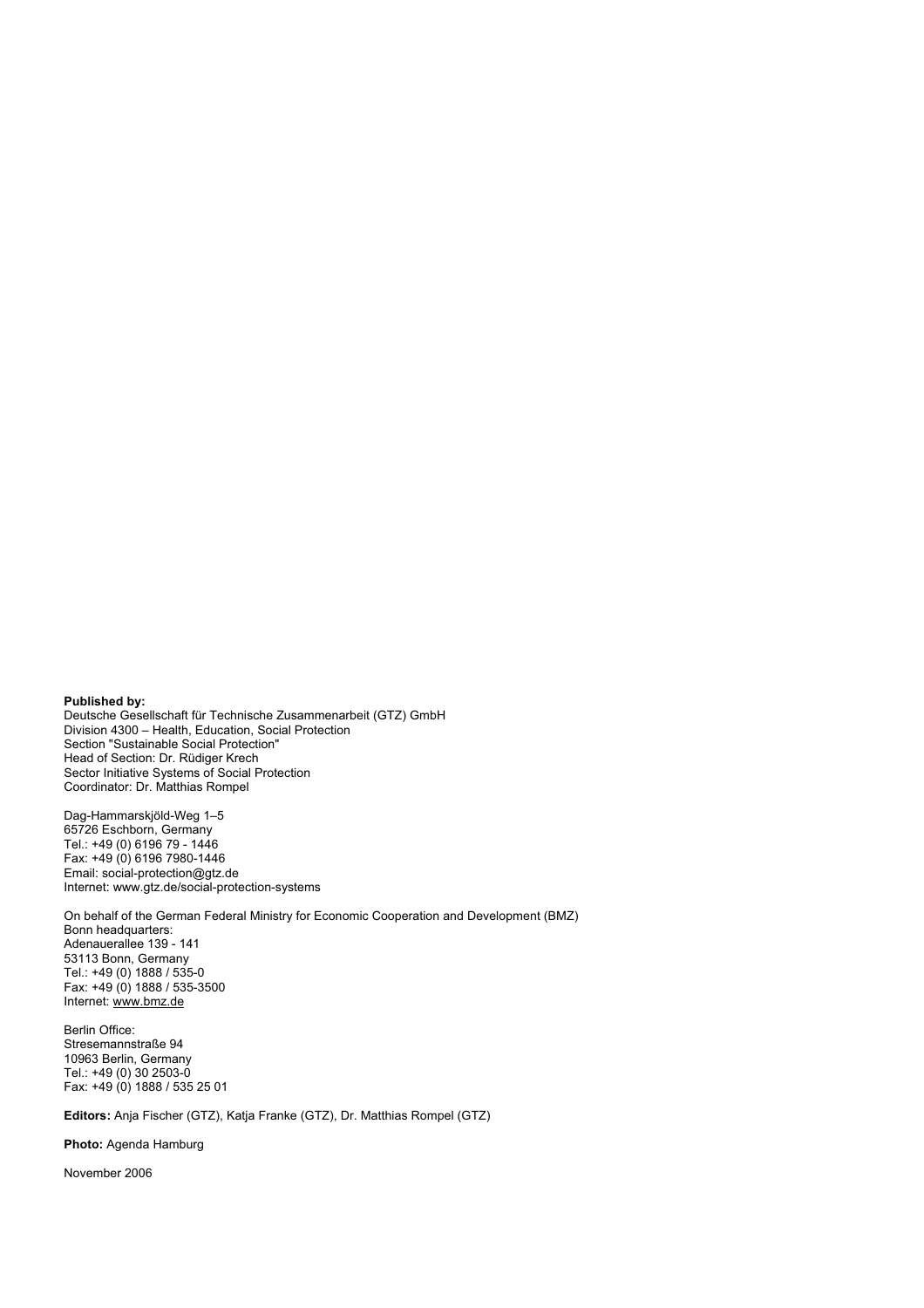**Health, Education, Social Protection**  Sector Initiative Systems of Social Protection

# **Disability and Development**

**A contribution to promoting the interests of persons with disabilities in German Development Cooperation** 

**Policy Paper** 

November 2006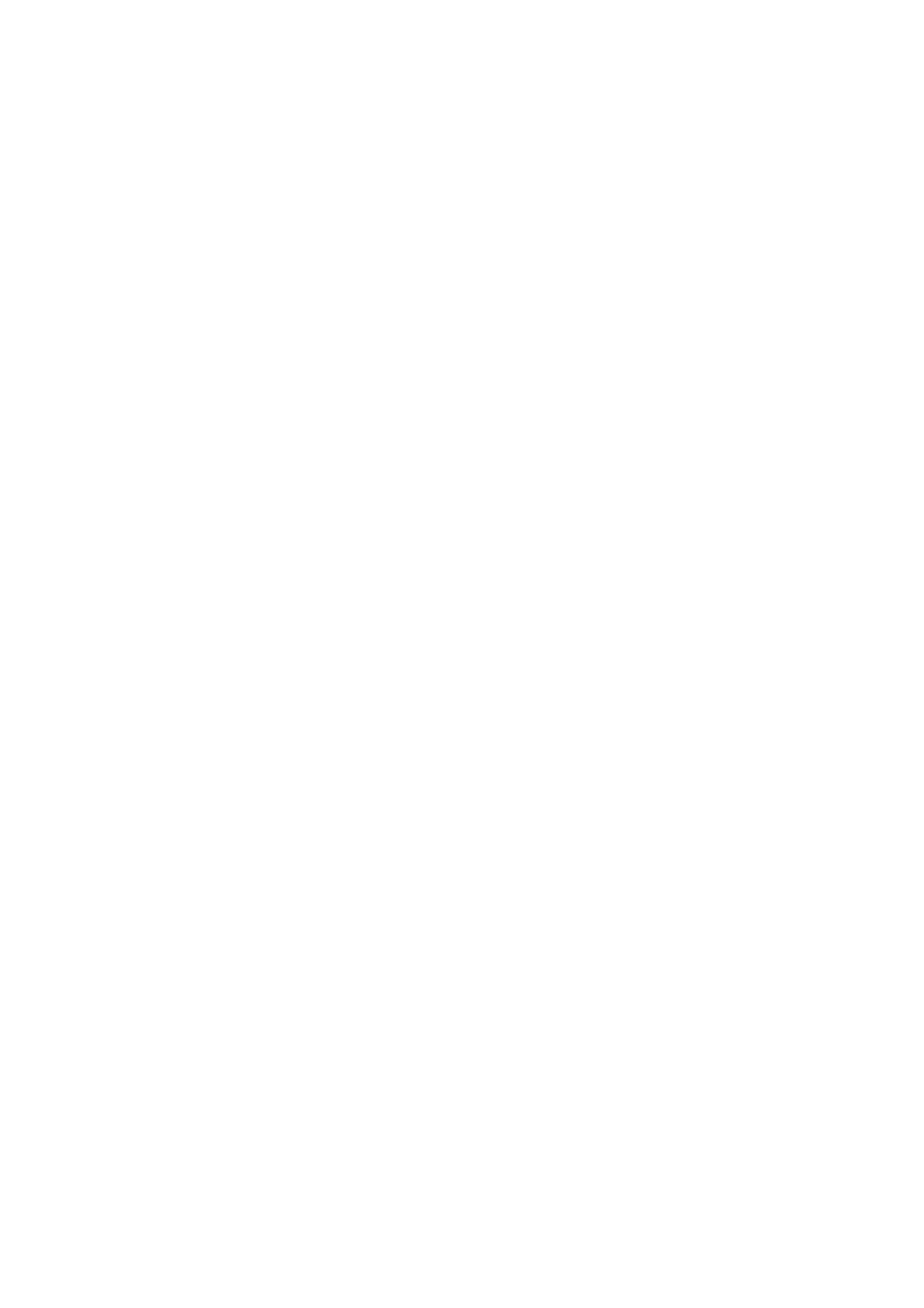# **Purpose of the policy paper**

This policy paper intends to show the importance of taking into consideration the interests of persons with disabilities in connection with poverty reduction and achievement of the *Millennium Development Goals* (MDGs). It presents the orientation of German Development Cooperation (DC) in this regard, offers a brief outline of activities to date, and provides impulses for further cooperation efforts in this sensitive area.<sup>1</sup>

# **1. Persons with disabilities**

According to United Nations (UN) estimates, there are more than 600 million persons with disabilities throughout the world, 70% of them in developing countries. Disability is caused by disease, malnutrition, incorrect treatment or non-treatment, physical or mental violence and war, accidents due to inadequate protection at the workplace and in traffic situations, and, increasingly, age-related diseases.

Persons with disabilities suffer from discrimination throughout the world and are frequently excluded from social, economic and political processes in their societies. Disability was long considered an individual problem that was treated from a medical and charitable viewpoint, but neglected in terms of equal rights for disabled persons.

The Decade of Disabled Persons (1983-1992) proclaimed by the UN, and the World Programme of Action<sup>2</sup> published in this context triggered a change from the care approach to a human rights approach, by including the equal rights of disabled persons to participate in social processes. The core element of this viewpoint is that it considers disabled people, their families and organizations as active partners in implementing these rights. It also allows disabled persons to make better use of their own potential.

In 1993, the UN General Assembly adopted Standard Rules<sup>3</sup> for establishing equal opportunities for disabled people, which were developed along the lines of the World Programme of Action. The *Standard Rules* provide a universal framework for activities to integrate the rights of persons with disabilities into national legislation. However, the *Standard Rules* are not binding beyond their significance as a political guideline, which

 1 The paper was produced by the GTZ Sector Initiative "Systems of Social Protection" on behalf of the German Federal Ministry for Economic Cooperation and Development (BMZ), Division 310 "Poverty Reduction; Programme of Action 2015; Coherence; Sectoral and Thematic Policies" and in consultation with the KfW, DED, InWEnt, VENRO and the responsible departments of the German Federal Government (BMG, BMFSJ, BMAS, AA).

<sup>&</sup>lt;sup>2</sup> World Programme of Action Concerning Disabled Persons, http://www.un.org/esa/socdev/enable/diswpa00.htm **Standard Rules on the Equalization of Opportunities for Persons with Disabilities,** http://www.un.org/esa/socdev/enable/dissre00.htm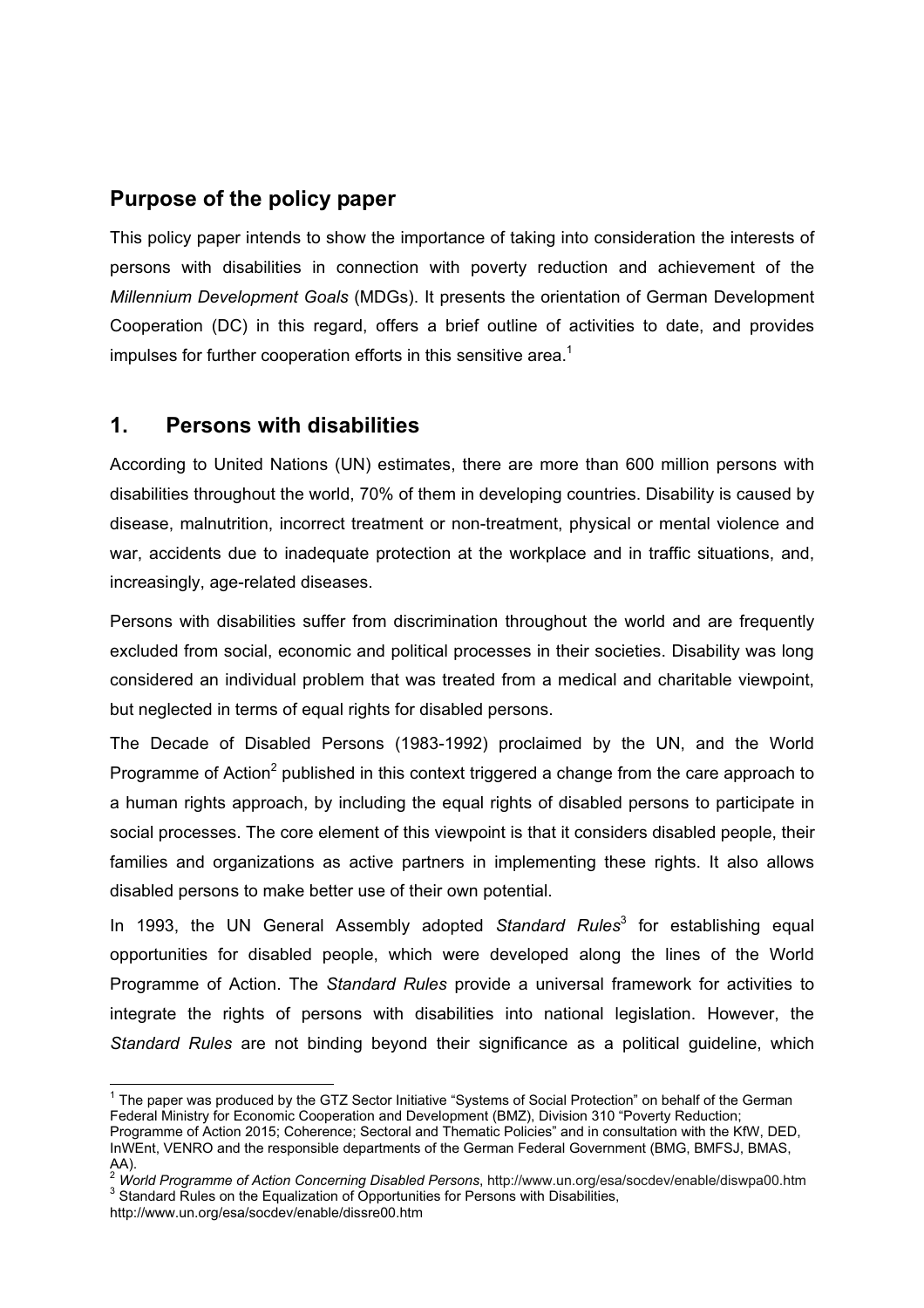means that the needs and rights of disabled persons are still not sufficiently reflected in many national and international development strategies.

To create a basis in international law that makes it possible to assert the rights of persons with disabilities, a corresponding UN Convention<sup>4</sup> involving 148 countries has been under negotiation since 2004. It is expected to be adopted in December 2006 by the 61st General Assembly of the United Nations and then opened to signature. In signing and ratifying the Convention, each state party undertakes to establish equal rights for people with disabilities. This involves adopting comprehensive measures to prevent discrimination against people with disabilities.

The Convention contains a section devoted specifically to international cooperation (Art. 32), in which the States Parties "recognize the importance of international cooperation ... in support of national efforts for the realization of the purpose and objectives" of the Convention, and will undertake "appropriate and effective measures in this regard, between and among States and, as appropriate, in partnership with relevant international and regional organizations and civil society, in particular organizations of persons with disabilities." The Convention also provides for ensuring that international development programmes explicitly include, and are accessible to, persons with disabilities.

The international development community is increasingly guided by a rights-based approach. This is an inclusive approach which calls for the participation of all groups of the population, but particularly disadvantaged persons in the development process, and for all people to have equal access to public services such as health and education. *Inclusive development* builds on the idea of a *Society for All* in which all people are equally free to develop their potential, contribute their skills and abilities for the common good and to take up their entitlements to social services. The human rights approach focuses not only on prevention and rehabilitation but also on equal rights to participation. It emphasizes strengthening the rights of people with disabilities, and fosters their participation in all aspects of society.

 4 Comprehensive and Integral International Convention on Protection and Promotion of the Rights and Dignity of Persons with Disabilities, draft at: http://www.un.org/esa/socdev/enable/rights/ahcstatusneg.htm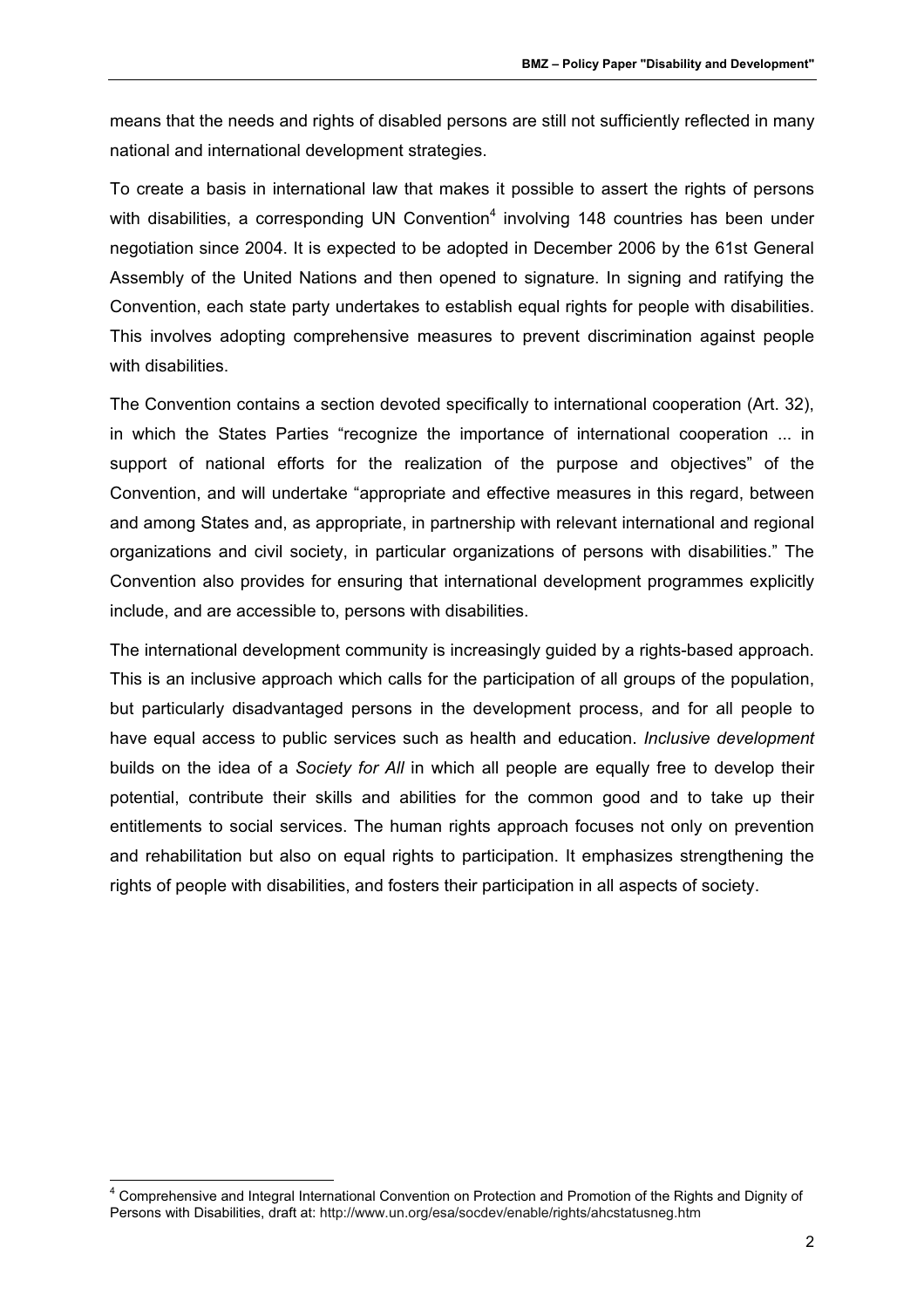#### **Disability – a tentative definition**

There are various definitions of disability, depending on (national) social legislation and cultural standards. What is considered a disability in one country may not be perceived and labelled as such elsewhere (examples are mental disability or female infertility). This makes it more difficult to establish reliable data on the number of persons affected. The figure most frequently cited is that of 600 million disabled persons in the world, published by WHO, which corresponds to approximately 10% of the global population. The prevalence in developing and industrialized countries diverges widely due to different reference systems and the lack of registration systems. Whereas industrialized countries have a percentage of persons with recognized disabilities of between 8 and 20%, often the developing countries only acknowledge much lower percentages officially.

Nevertheless, a social model of disability has gained ground in the international debate. This views disability as a social construct and emphasizes society's shortcomings, stigmatization and discrimination in its reaction to persons with disability. It distinguishes between functional impairments (disability)<sup>5</sup> both of a physical and psychological nature, and the loss of equal participation in social processes that only arises through interaction with the social setting (*handicap*) 6 . These developments have contributed to a WHO model, which bears in mind social as well as functional and individual factors in its classification of health and healthrelated areas.<sup>7</sup>

 5 "*The term "disability" summarizes a great number of different functional limitations occurring in any population in any country of the world. People may be disabled by physical, intellectual or sensory impairment, medical conditions or mental illness. Such impairments, conditions or illnesses may be permanent or transitory in nature*.",

in : UN Standard Rules on the Equalization of Opportunities for Persons with Disabilities<br><sup>6</sup> "The term "handicap" means the loss or limitation of opportunities to take part in the life of the community on an *equal level with others. It describes the encounter between the person with a disability and the environment. The purpose of this term is to emphasize the focus on the shortcomings in the environment and in many organized activities in society, for example, information, communication and education, which prevent persons with disabilities from participating on equal terms*. in : UN Standard Rules on the Equalization of Opportunities for

Persons with Disabilities<br><sup>7</sup> International Classification of Functioning, Disability and Health (ICF), http://www3.who.int/icf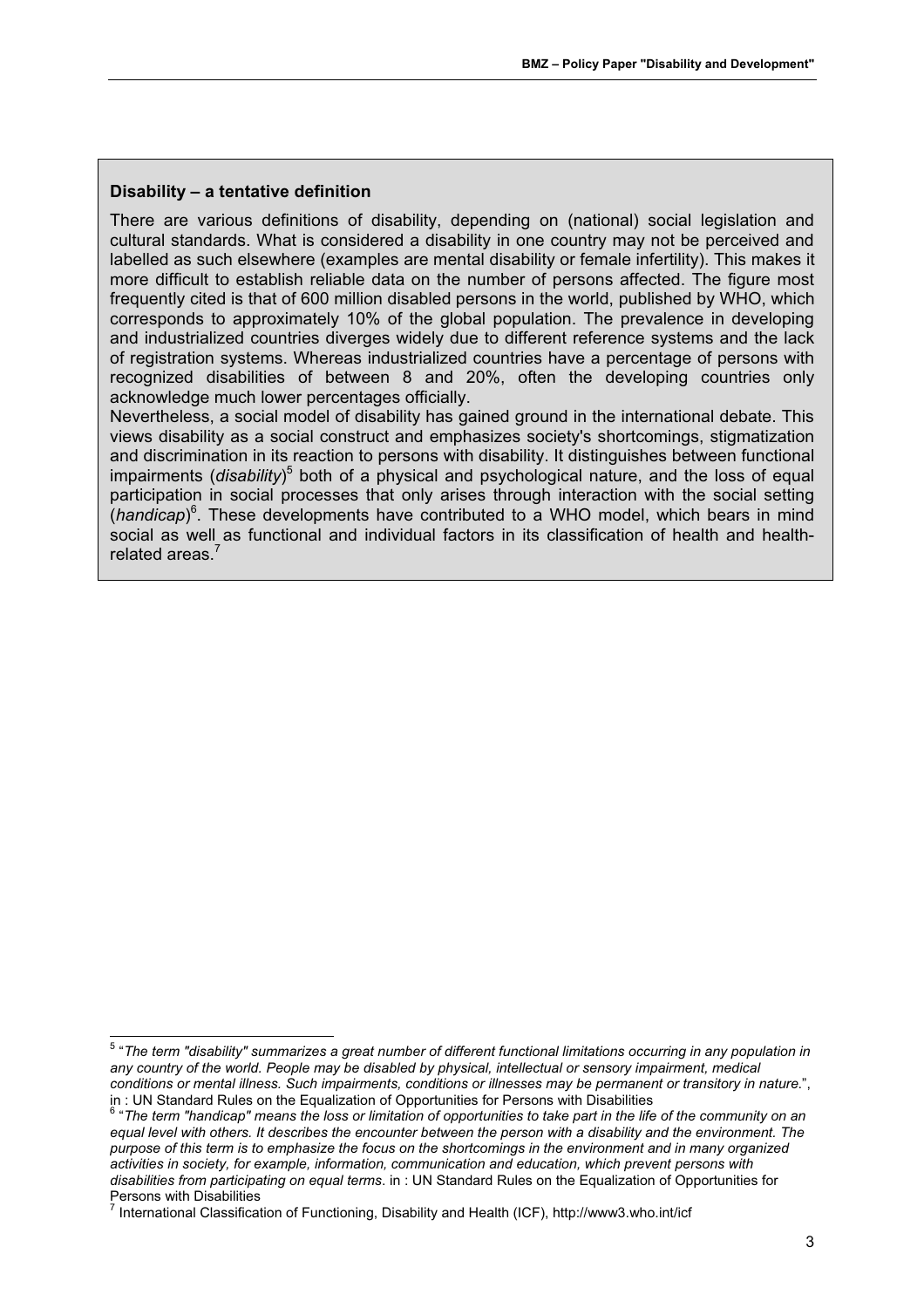# **2. Disability and poverty**

German DC follows a multi-dimensional poverty concept in line with the OECD/DAC Guidelines on poverty reduction. These give consideration to social factors as well as economic inequality, including basic needs such as education and health as well as human rights and equal participation in social processes.

The connections between poverty and disability are complex. Disability is both the reason for and the consequence of poverty. Persons with disabilities often lack adequate schooling and access to gainful employment. They have no social protection and are excluded from social processes, which increases their risk of falling into poverty. On the other hand, poor people are more likely to be affected by disability since they are often unable to feed themselves and their families properly, have to pay for treatment in the event of illness and protect themselves against social risks or natural disasters.

Moreover, there are a number of diseases that lead to avoidable disability if left untreated. Seventy-five percent of all global blindness for example could be avoided by prevention or treatment. Some 10% of blindness worldwide is caused by treatable eye infections (such as trachoma and onchocerciasis, or river blindness). Ninety percent of avoidable blindness occurs in developing countries. Owing to a lack of medical care and rehabilitation services, minor disabilities often turn into acute and severe disabilities that are virtually impossible to compensate for. When disease leads to long-term disability, the risk of impoverishment rises, with the attendant risk of permanent poverty. Conversely, poverty is the crucial factor that impedes appropriate access to preventive and curative health care and rehabilitation services. WHO presumes that currently only 1-2% of people with disabilities in developing countries have access to appropriate care and rehabilitation.

In developing countries, according to WHO estimates, one person in ten living in poverty – and according to World Bank data, one person in five living in absolute poverty – is also affected by disabilities. Although the living conditions of poor people with and without disabilities are comparable, disabilities additionally restrict the opportunity to participate in social and professional life. Women are especially disadvantaged in many contexts: women with disabilities often face multiple disadvantages when discrimination and exclusion based on gender as well as disability exacerbate one another.

The World Development Report 2006<sup>8</sup> also confirms in its evaluation of a number of national studies that persons with disabilities are often more severely affected by poverty,

 8 World Development Report 2006, "Equity and Development",

http://wdsbeta.worldbank.org/external/default/WDSContentServer/IW3P/IB/2005/09/20/000112742\_20050920110 826/Rendered/PDF/322040World0Development0Report02006.pdf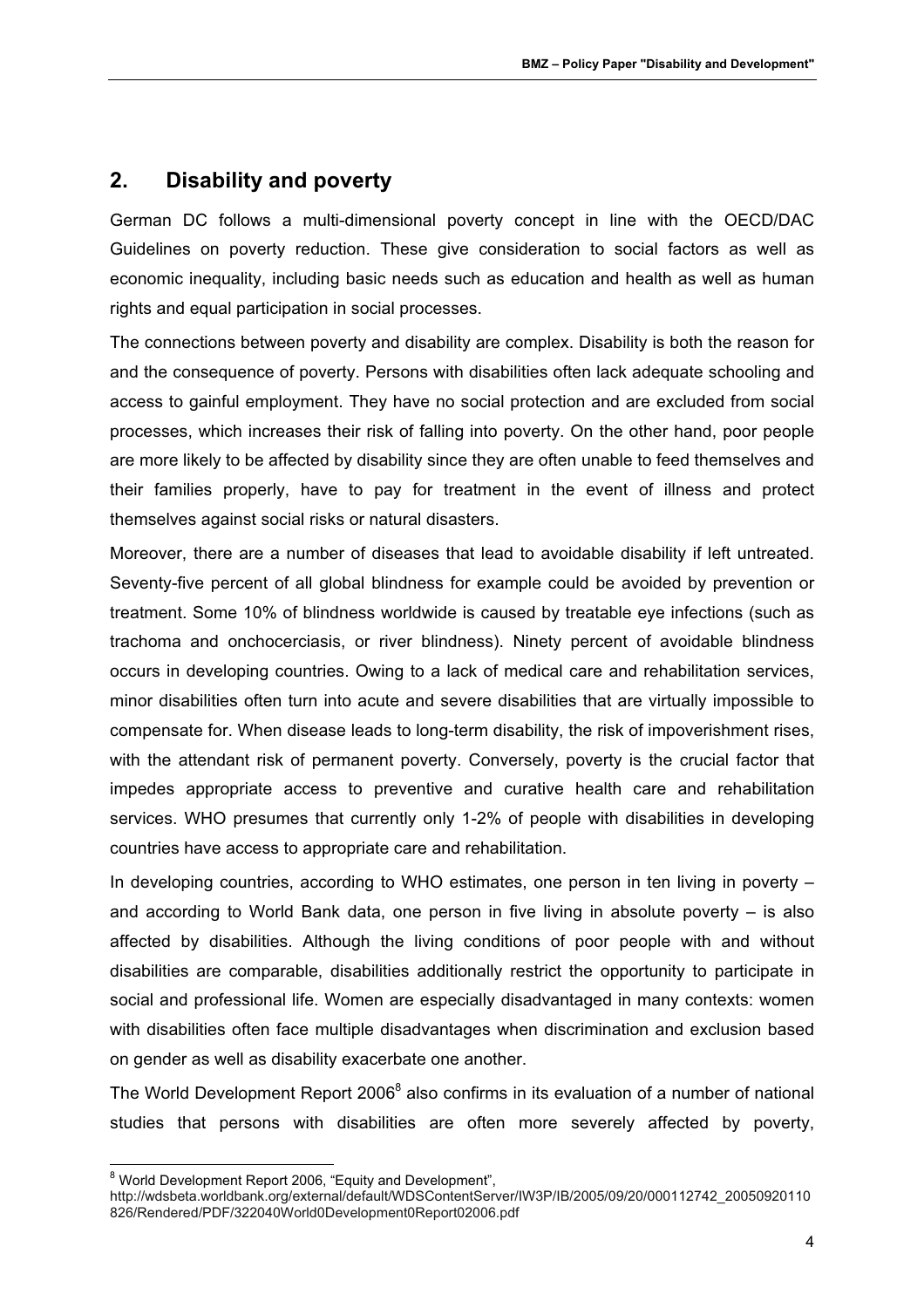unemployment and a lack of schooling than people without disabilities. Without a strategy for integrating disabled children and youth into state school systems, for example, a substantial proportion of adolescents remain excluded from education. This also affects members of disabled persons' families if they are unable to attend school or go to work because their dependents require intensive care  $-$  an issue which most commonly affects girls of compulsory school age and young women. Moreover, disabled persons often require a higher income because they need aids in order to achieve the same standard of living as people without disabilities.<sup>9</sup>

For people with disabilities with specific needs for health services, their countries' structural problems in the health sector weigh especially heavily. Often there is a dearth of qualified specialist staff.

Violent conflicts and wars around the world are another significant cause of disabilities. The injuries sustained in landmine and other explosions give rise to long term disabilities. In countries torn by wars, civil wars and other violent conflicts, e.g. Cambodia, Angola and Mozambique, the proportion of people with war-related disabilities is especially high.

 9 Sen (2004), quoted in: World Development Report 2006 (2004), Equity and Development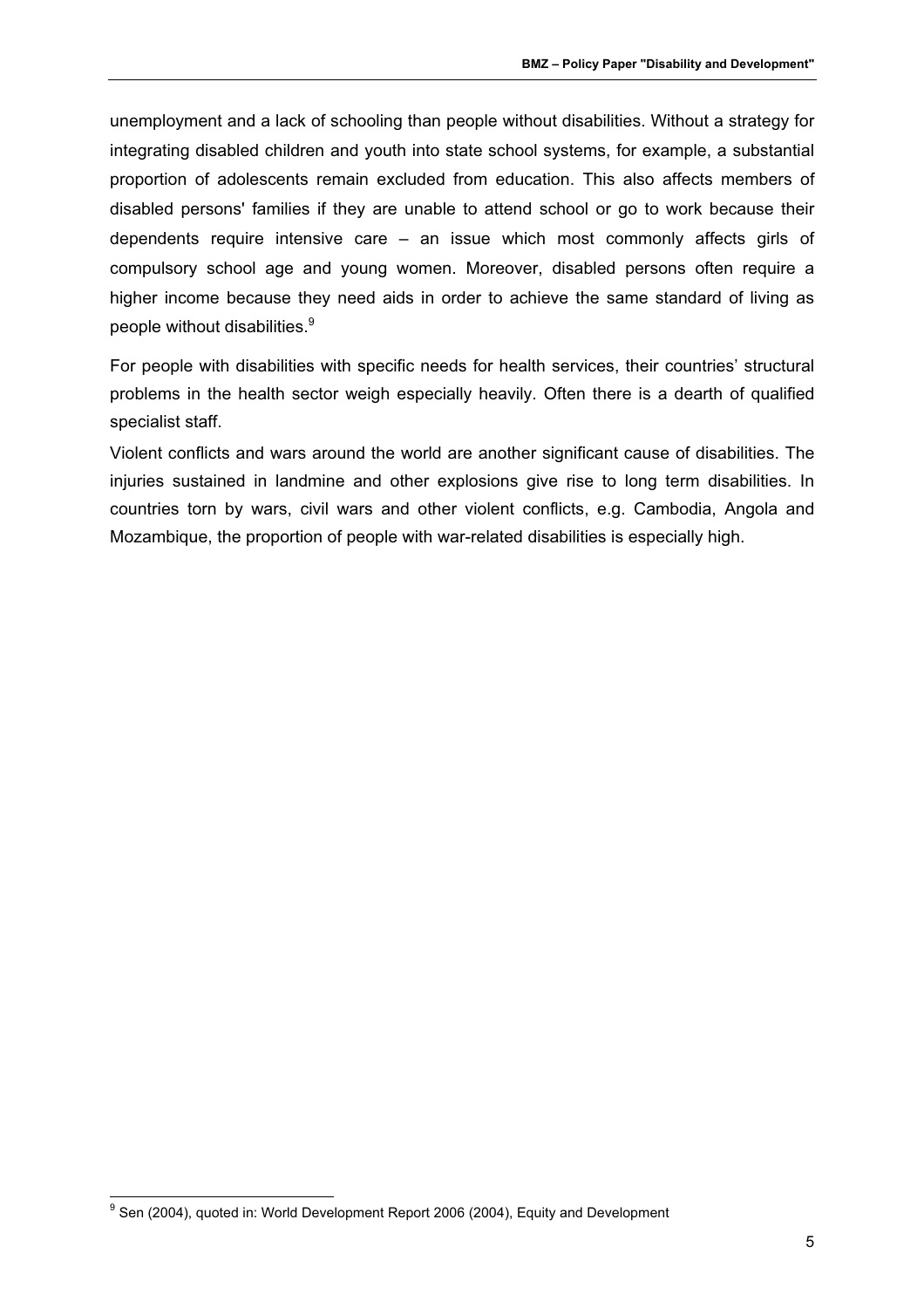# **2.1 The Millennium Declaration and the Millennium Development Goals**

*Unless disabled people are brought into the development mainstream, it will be impossible to cut poverty in half by 2015 or to give every girl and boy the chance to achieve a primary education by the same date agreed to by more than 180 world leaders at the United Nations Millennium Summit in September 2000.<sup>10</sup>*

The UN Millennium Declaration and the Millennium Development Goals (*MDGs*) form the framework for international development, whose fundamental principles are global sustainable development and partnerships for cooperation. Poverty reduction is the overarching task and central objective. The interests of persons with disabilities are implicitly included in the MDGs. Basic education for all cannot be achieved as long as disabled children are excluded. Women are often doubly disadvantaged due to their gender and their disabilities, and are particularly exposed to abuse and violence. Thus, it has meanwhile been realized that the goals cannot be achieved without considering the needs of disabled people and promoting their rights.

Developing the productive capacity of disabled persons and giving them access to work therefore plays a major role. The socio-economic integration of persons with disabilities is not just a question of their right to participation; it is also a prerequisite for broad-based and sustainable pro-poor growth. According to a World Bank study in 2000, the annual loss in global GNP due to the large number of unemployed disabled persons is estimated to be between 1.37 and 1.95 billion U.S. dollars.<sup>11</sup>

<sup>&</sup>lt;sup>10</sup> James D. Wolfensohn, December 3, 2002, Washington Post, Page A25

 $11$  Robert L. Metts (2000): Disability Issues, Trends and Recommendations for the World Bank , WB Washington 2000, quoted in: ILO (2002): Disability and Poverty Reduction Strategies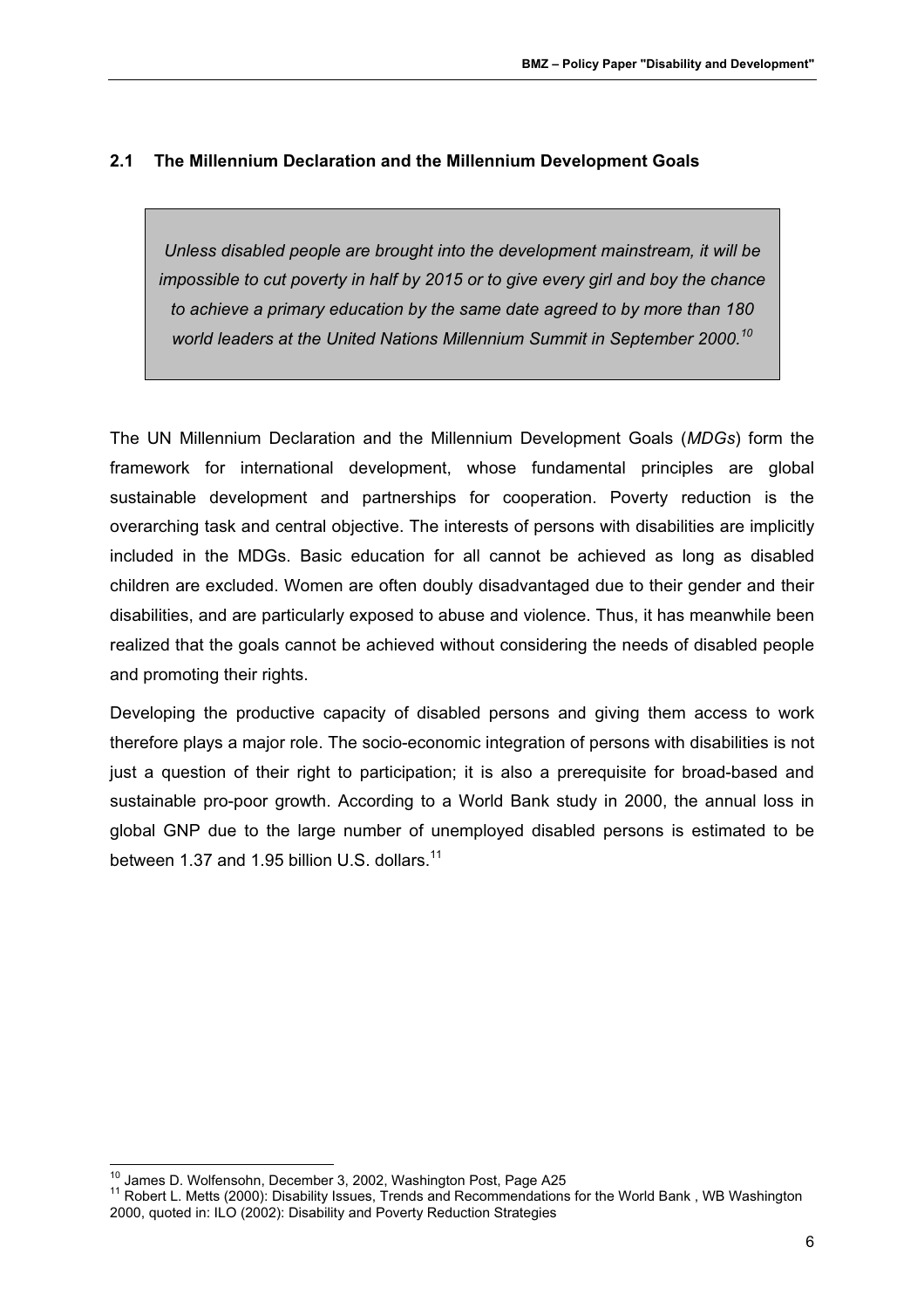# **2.2. Mainstreaming the interests of persons with disabilities in national poverty reduction strategies**

The most important national poverty reduction instrument employed for several years by the World Bank and the International Monetary Fund takes the form of country-specific, comprehensive *Poverty Reduction Strategy Papers/*PRSPs, which have been produced by many developing countries with the inclusion of civil society. The instrument of PRSP was initiated in 1999 by the World Bank and the International Monetary Fund to link poverty reduction in low-income countries more effectively with the existing instruments of the two institutions, and to support the debt relief process of the most *heavily indebted poor countries*/HIPCs. It is aligned with the MDGs and serves as a joint basis for cooperation between international donors and partner countries.

As shown by an International Labour Organization (ILO) study in 31 countries, persons with disabilities have so far hardly been involved at all in PRSP processes. The study proves that persons with disabilities and their organizations are not sufficiently noted and heard, and cannot therefore take part in social decision-making processes to the appropriate degree. Only in Guinea, Honduras and Malawi were they included in the national PRSP process. Although most PRSPs acknowledge the special connection between poverty and disability, they fail to include persons with disabilities in their strategies. Quantitative and qualitative poverty-relevant information is only available in isolated cases, e.g. for Cambodia and Malawi, where there is statistical data on various types and causes of disability and on the school situation of disabled children. Tanzania's PRSP enshrines the improvement of the living conditions of persons with disabilities in the form of concrete targets<sup>12</sup>, although implementation will show the extent to which persons with disabilities are really involved in decision-making processes and with what results.

 $\overline{1}$  $12$  Increasing the net enrolment ratio of boys and girls, including disabled children, in primary schools from 90.5% to 99% in 2010; increasing the ratio of disabled boys and girls who attend a higher school by 2010, reduction of prevalence of AIDS in disabled men and women aged 15 to 35, achieving 20% of disabled children and adults with effective social security measures by 2010, from PRSP Tanzania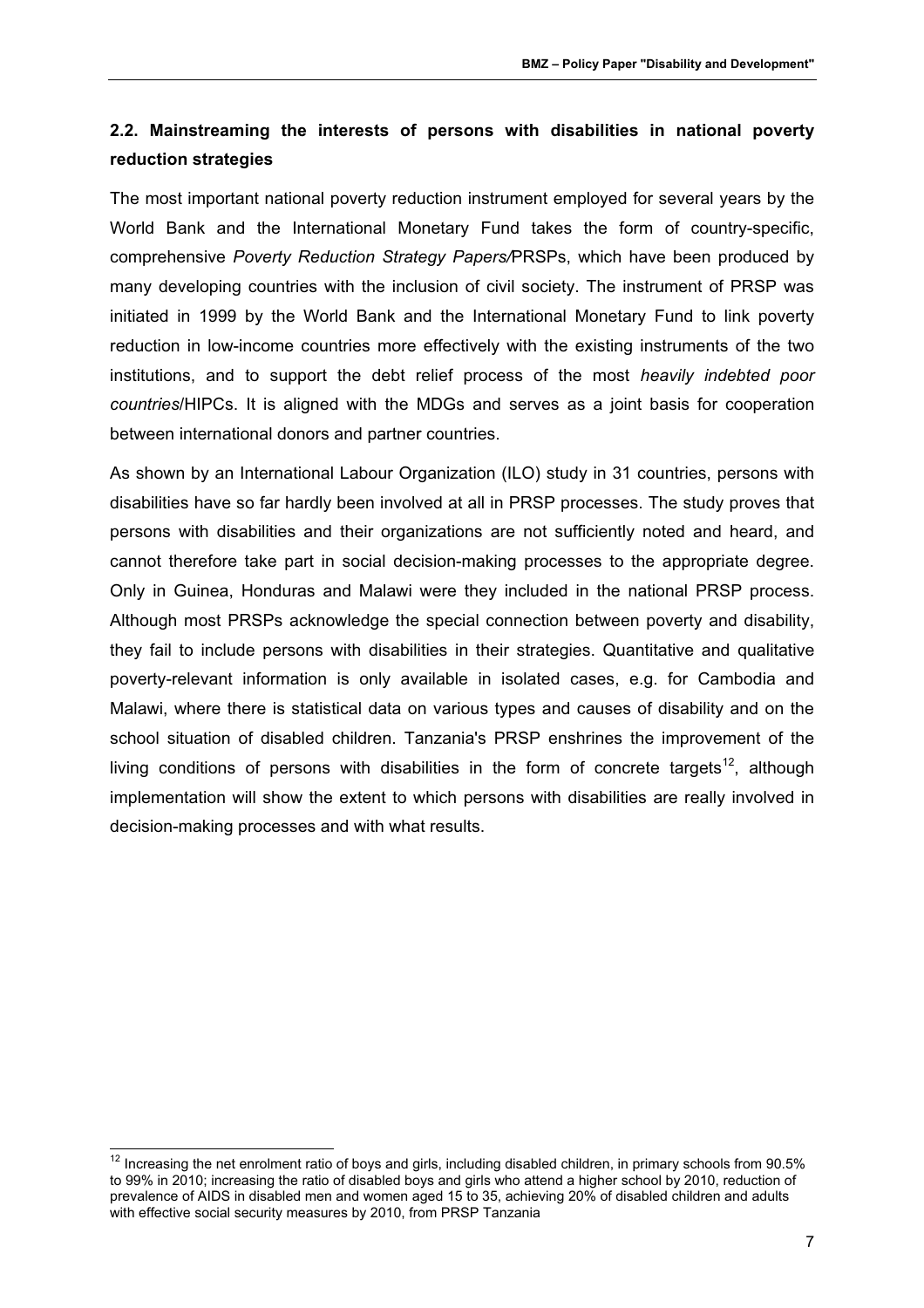# **2.3 Important international organizations and bilateral donors**

Many bilateral donors and multilateral organizations have meanwhile added disability-related aspects to their own strategies.

The **World Bank** not only finances disability-related projects, e.g. in the fields of education, health, infrastructure and employment, it also supports surveys and research and provides technical assistance.

The **European Commission** published a *Guidance Note on Disability and Development*13 in 2004, which sets out binding regulations on how the concerns and rights of people with disabilities should be included in the European Union's development cooperation work. This addresses the exclusion and special vulnerability of people with disabilities, and puts forward a list of principles derived from a human rights approach and based on a set of principles for inclusion.

The **International Labour Organization** (ILO) promotes meaningful and gainful employment under conditions of freedom and equality for all men and women with its *decent work* concept. In this framework, it is also committed to the rights and concerns of persons with disabilities and supporting their socio-economic integration.<sup>14 15</sup>

As a contribution to achieving *Education for All* (EFA) by 2015, **UNESCO** has also established the *Flagship on Education for All and the Right to Education for Persons with Disabilities16* in cooperation with the University of Oslo. In this context, support is provided for activities that promote the extension of national education plans and the development of special curricula and teaching materials.

The **Asian Development Bank** (ADB) mainly works in the field of *capacity building* in its member states in relation to inclusion, participation, access to and quality of services for people with disabilities.<sup>17</sup>

The **Disability Programme of the United Nations Economic and Social Commission for Asia and the Pacific** (UNSCAP) supports governments and disabled people's organizations in their efforts to achieve an inclusive and barrier-free society for persons with disabilities.<sup>18</sup>

The **African Decade of Disabled People** (APPD, 2000-2009) is an initiative of African disabled people's organizations*/*DPOs in cooperation with the African Union (AU) and is part of the New Partnership for Development in Africa (NEPAD). This initiative aims to

<sup>&</sup>lt;sup>13</sup> http://europa.eu.int/comm/development/body/theme/human\_social/index\_en.htm

<sup>14</sup> http://www.ilo.org/public/english/employment/skills/disability/<br>15 Convention No. 159 concerning Vocational Rehabilitation of Employment of Disabled Persons, 1983, and the ILO Code of Practice on Managing Disability in the Workplace adopted in 2001

<sup>16</sup> http://www.unesco.org/education/efa/know\_sharing/flagship\_initiatives/disability\_last\_version.shtml 17 http://www.adb.org/SocialProtection/disability.asp 18 http://www.unescap.org/esid/psis/disability/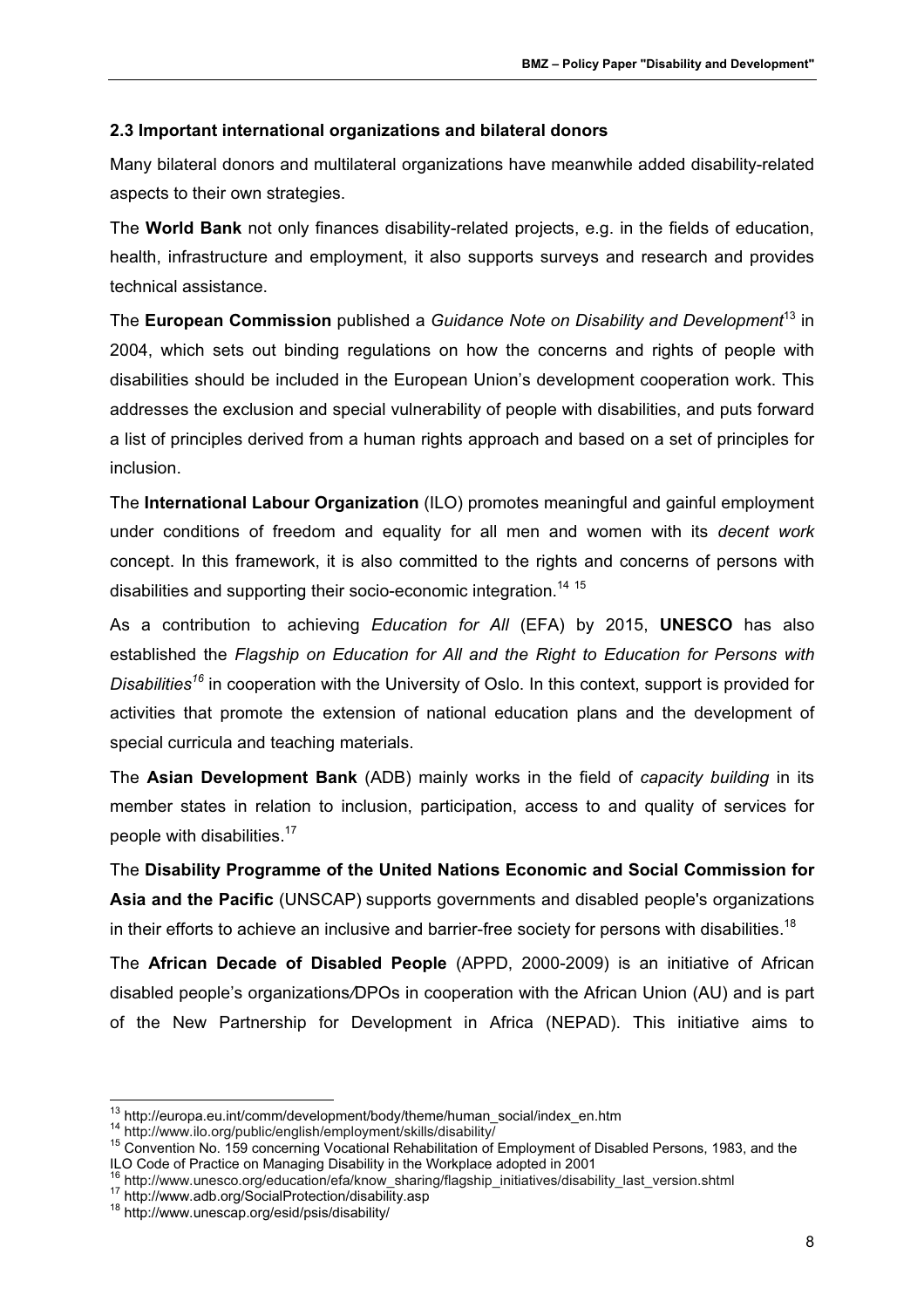substantially promote awareness of and commitment to the participation, equal opportunities and the empowerment of disabled people.<sup>19</sup>

In December 2003 the **Global Partnership for Disability and Development** (GPPD) was launched. This international network, consisting of numerous organizations and headquartered at the World Bank in Washington, has set itself the goal of championing the concerns of people with disabilities in national and international poverty reduction programmes.

The British **Department for International Development** (DfID) maintains its own "Knowledge and Research Programme" on disability. DfID was one of the first donors to engage systematically with the linkages between poverty and disability. The paper "Disability, Poverty and Development<sup>"20</sup> published in 2000 gave the impetus for a wide-ranging debate on these issues.

The **Finnish Department for International Development Cooperation** (FINNIDA) has a long tradition of supporting projects for people with disabilities, especially for people with visual and auditory impairments. From 1991 to 2003 Finland made an average of around 5% of its total development cooperation funding available for work relating to people with disabilities.

The **Norwegian Agency for Development Cooperation** (NORAD) can also lay claim to a comprehensive approach for the inclusion of people with disabilities in development cooperation. NORAD has produced both a policy paper and implementation provisions for projects.21

The **United States Agency for International Development** (USAID) has specific guidelines for integrating the dimension of disability into project development and implementation.

The **Swedish International Development Cooperation Agency** (SIDA) bases its approach to the inclusion of people with disabilities in development cooperation on international instruments such as the UN Standard Rules, among other documents.

 $\frac{1}{2}$ 

<sup>&</sup>lt;sup>19</sup> http://www.un.org/esa/socdev/enable/disafricadecade.htm<br><sup>20</sup> http://www.dfid.gov.uk/pubs/files/disability.pdf<br><sup>21</sup> http://www.norad.no/norsk/files/InklusionOfDisability.doc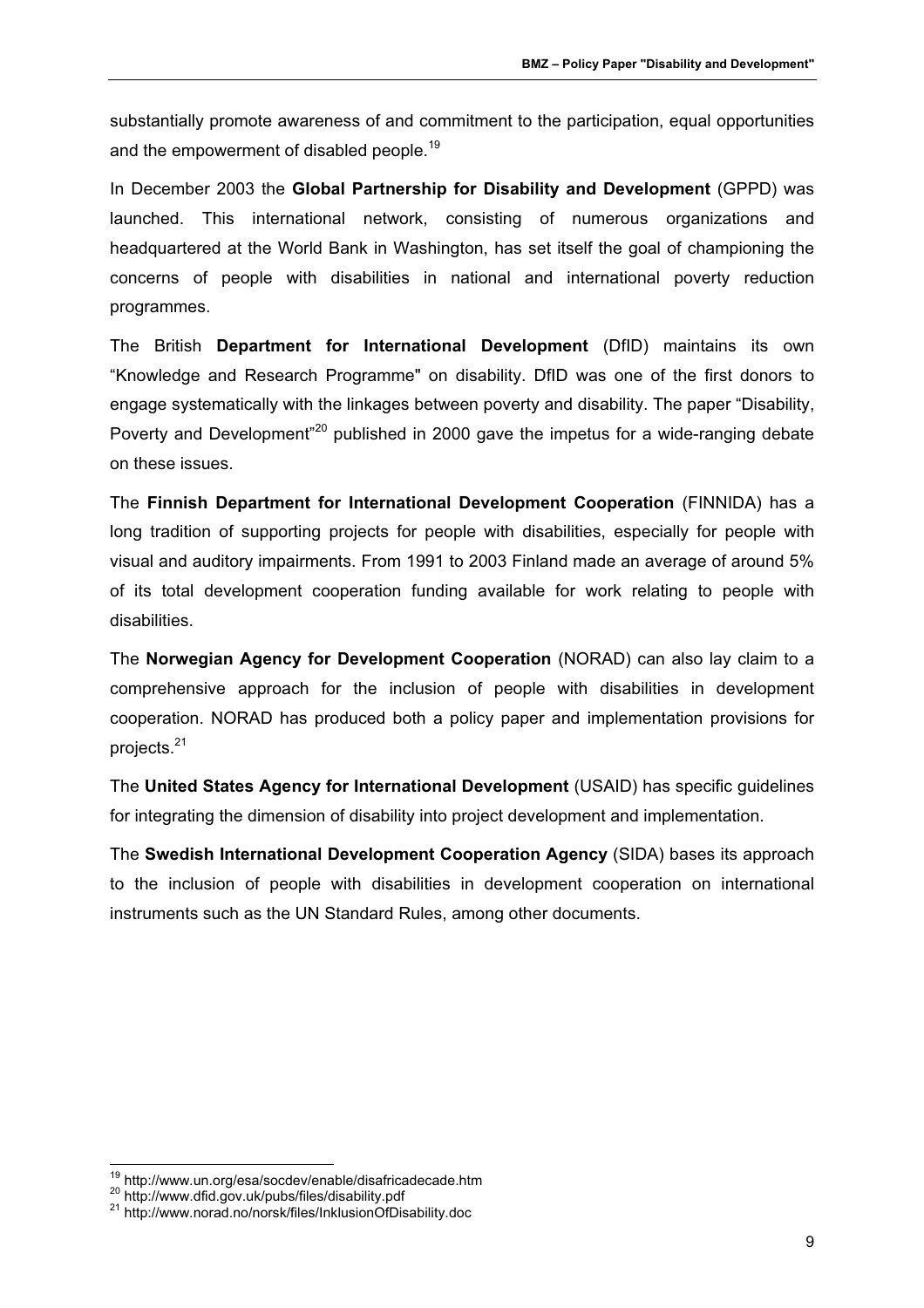# **3. German DC approaches**

# **3.1. Political level**

The German Federal Government's Program of Action to fight poverty worldwide (AP 2015) names persons with disabilities in the context of including disadvantaged groups in social protection systems and ensuring access to health and education services. In other sectors too, there are projects or individual measures to promote disabled people, usually upon request by a partner country.

The German Federal Ministry for Economic Cooperation and Development (BMZ) has committed itself to realizing the objectives of a rights-based, inclusive development approach and a social disability model. In particular, this model takes into account the different needs of persons with disabilities as a heterogenous group – men and women, children and young people, people with mental and physical disabilities - and their relatives, and is based on a human-rights approach as described in BMZ's *Development Policy Action Plan on Human Rights 2004 - 2007* ("MAP").<sup>22</sup> The action plan is the basis for the practical work of German implementing organizations and makes a contribution to implementing universally applicable human rights. In addition, Germany is actively involved in the preparation of the UN Convention on the Rights of Persons with Disabilities.<sup>23</sup>

In future, to support the concerns of people with disabilities, German DC will continue to orient itself more towards national development strategies/PRSPs. The aim is to actively support partners in involving persons with disabilities to a greater extent in PRSP processes and giving still greater consideration to their interests and rights.

The Global Partnership for Disability and Development (GPDD), $^{24}$  an international network, in which BMZ is represented by GTZ, enables efficient consultation and cooperation among its member organizations.

<sup>&</sup>lt;sup>22</sup> Published in BMZ's Concepts No. 127 http://www.bmz.de/de/service/infothek/fach/konzepte/konzept127dt.pdf <sup>23</sup> The Convention on the Rights of Persons with Disabilities will be adopted by the 61<sup>st</sup> session of the General Assembly of the United Nations in December 2006. Draft at

http://www.un.org/esa/socdev/enable/rights/ahcwgreportax1.htm. Further information on the Convention at http://www.un.org/disabilities/convention/

<sup>&</sup>lt;sup>23</sup>http://web.worldbank.org/WBSITE/EXTERNAL/TOPICS/EXTSOCIALPROTECTION/EXTDISABILITY/0,.content MDK:20226537~pagePK:148956~piPK:216618~theSitePK:282699,00.html 24

http://web.worldbank.org/WBSITE/EXTERNAL/TOPICS/EXTSOCIALPROTECTION/EXTDISABILITY/0,,contentM DK:20226537~pagePK:148956~piPK:216618~theSitePK:282699,00.html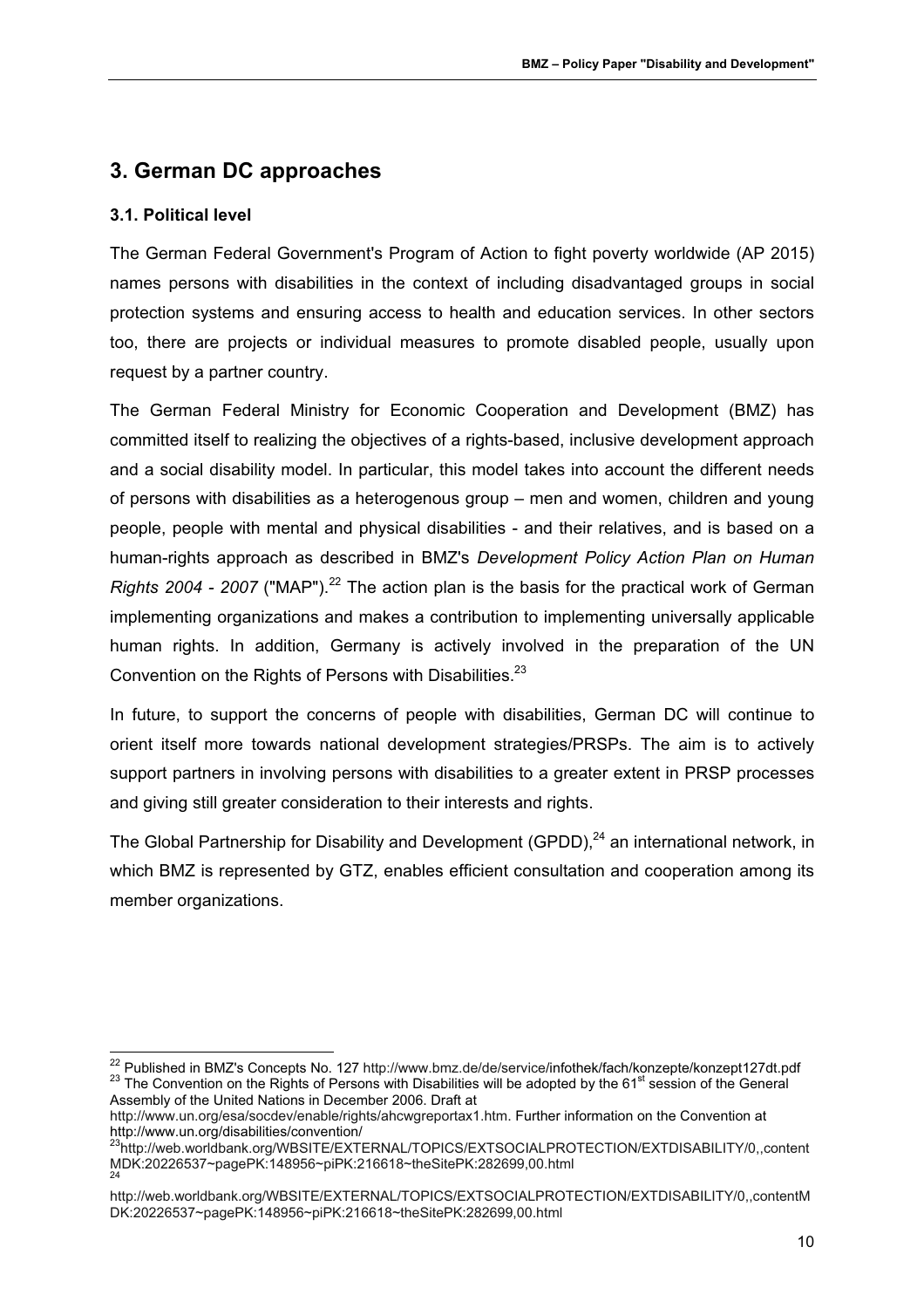# **3.2 Implementation level**

The so-called *twin-track approach* means that specific measures are implemented for persons with disabilities, and that action against structural social inequalities is integrated into strategically important areas of Development Cooperation*. <sup>25</sup>* German DC already conducts projects of this nature that are explicitly directed towards persons with disabilities as the target group. On the other hand, a variety of measures are being carried out around the world that are not exclusively addressed at persons with disabilities, but nevertheless of benefit to them. These measures include projects and programmes to improve the access of poor sections of the population to social services and strengthen the rights of disadvantaged people, but also projects to prevent diseases that may lead to disability and chronic ailments.

Such measures must be strategically oriented so as to ensure that the rights of persons with disabilities and their participation in all areas of social life are promoted in the sense of *inclusive development*. To do so, the needs of persons with disabilities have to be taken into consideration when planning projects and programmes, bearing in mind the different circumstances in men's and women's lives, and implementation and results must be subject to systematic review. This can be done by preparing specific, gender-differentiated demand analyses, consistently applying agreed guidelines and standards such as the Council of Europe's "Accessibility Principles and Guidelines",<sup>26</sup> and improving disabled people's access to relevant information.

Moreover, the rights and needs of disabled people must be reflected to a greater extent in national PRSPs and promoted more intensively by DC, with corresponding efforts being made by the partner country itself.

German Development Cooperation helps to prevent disabilities by contributing to improved access to health care, education and social protection services in partner countries. Beyond this, the planning of measures in the fields of infrastructure and disaster preparedness should include a thorough examination of whether they involve or unintentionally exclude persons with disabilities. Disabled people's interest groups are to be included in this process to the greatest possible extent.

The German DC-supported study "Disability and Infrastructure"<sup>27</sup> provides a compilation of international *best practice* examples and practical recommendations for action to set up barrier-free, low-cost structures that are appropriate for developing countries and disabled

 $\overline{a}$  $^{25}$  The twin-track approach is also advocated by the European Commission. Cf. EC (2004) Guidance Note on Disability and Development – for European Union Delegations and Services, Brussels

<sup>&</sup>lt;sup>26</sup> Council of Europe (1998): Accessibility: Principles and Guidelines. http://www.coe.int/t/e/social\_cohesion/socsp/Accessibility-%20principles%20and%20guidelines.pdf

<sup>27</sup> GTZ/STAKES (2004): Integrating Appropriate Measures for People with Disabilities in the Infrastructure Sector, Eschborn, http://www.gtz.de/de/dokumente/en-disability-infrastructure-2004.pdf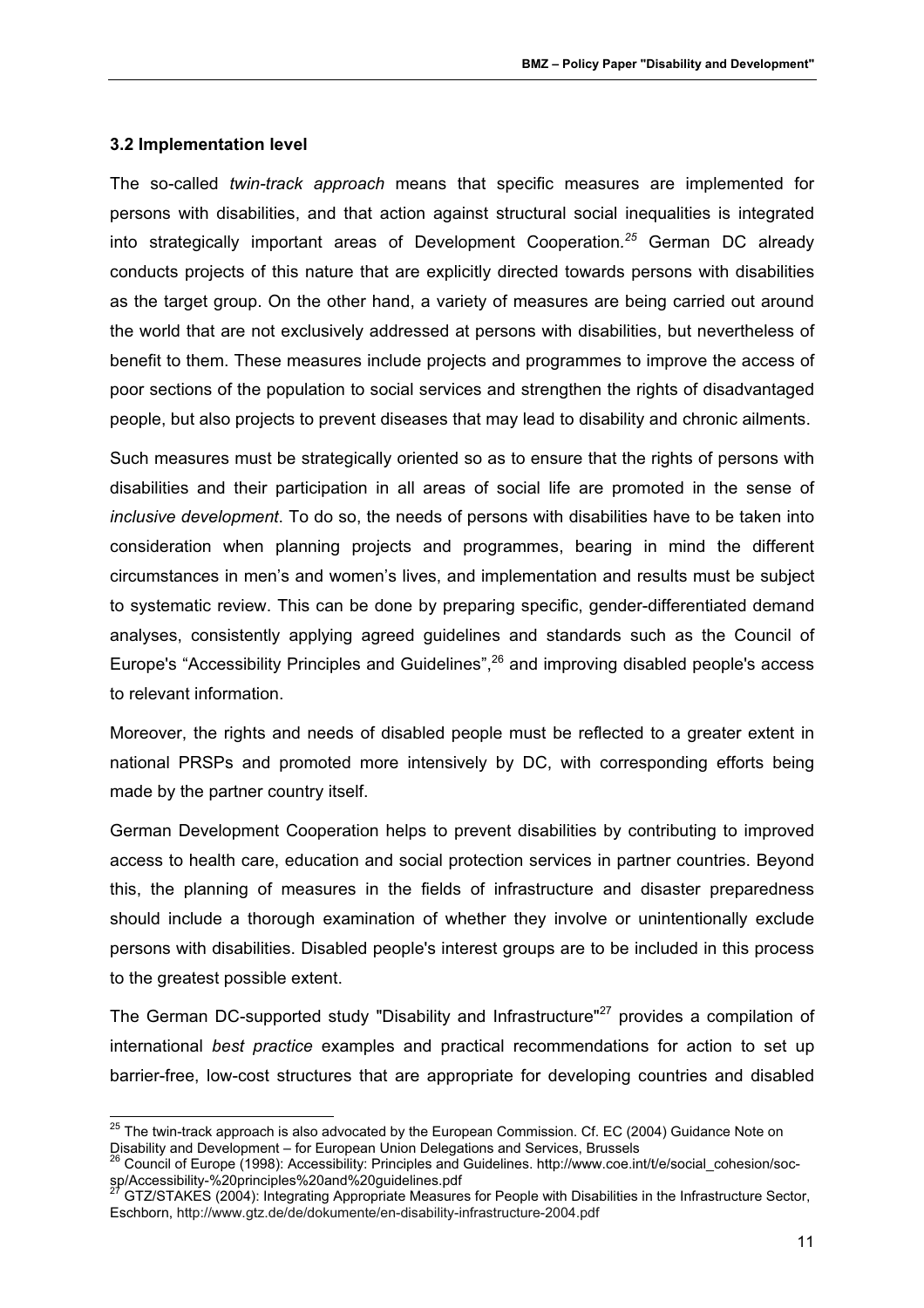persons. The study's recommendations support decision-makers and implementing organizations in identifying how the inclusion of specific measures in the infrastructure contributes to poverty reduction, and in integrating the specific needs of disabled people into project and programme planning. The main recommendations of the study were also included in the OECD/DAC "Guiding Principles on Using Infrastructure to Reduce Poverty".

The tsunami in southeast Asia at the end of 2004 showed quite clearly that persons with disabilities are at very specific risk of being affected by disasters and that it is necessary to consider the special interests of disabled people especially when rebuilding the infrastructure destroyed by such disasters. This requires close cooperation with the affected people and their interest groups in order to integrate their needs into the national reconstruction guidelines. Apart from involving affected people in the planning process right from the start, further awareness-raising activities and lobbying are essential to anchor the rights of disabled persons and the importance of participation by all within the social discourse.

Activities aimed at integrating disabled people into society as a whole are increasingly being supported by social protection measures. These may be covered by state protection systems and also by private insurances or informal mutual societies – although it is still important to have state legislation on social protection – and include forms of protection against loss of income and employment such as disability pensions and micro loans as well as health insurance. In well-designed systems, poor people and those with limited ability to help themselves, like persons with disabilities, benefit from social services such as vouchers and social cash transfers. Available funds for poverty reduction are transferred to needy target groups by means of targeting methods. Moreover, income-generating measures are used to promote the social and economic independence of disabled people, strengthen their societal participation and help to realize their right to a decent standard of living. In its efforts to realize the right to a standard of living conducive to good health, and universal access to health services, German Development Cooperation is particularly concerned with advising partner countries on enhancing their national insurance systems to enable even the poorest people to be covered in the event of illness. Above all, individual out-of-pocket payments for medical treatment should be avoided: for people in low-income groups, the cost of health care may be so high in proportion to their income that it can mean financial disaster for their entire household (*catastrophic health expenditure*). In developing countries, such expenditure is one of the most frequent causes of households declining into absolute poverty.<sup>28</sup> To prevent this happening, the establishment and expansion of social health insurance systems is being systematically promoted. In this context, it makes sense to

 $\overline{a}$ 

 $^{28}$  Every year, some 44 million households worldwide (or 150 million individuals) are obliged to spend such ruinous amounts on health care. As a result, every year around 25 million households (or 100 million affected persons) are pushed into absolute poverty by the burden of these health costs. WHO (2005): Designing Health Financing Systems to Reduce Catastrophic Health Expenditure. Geneva; p. 2.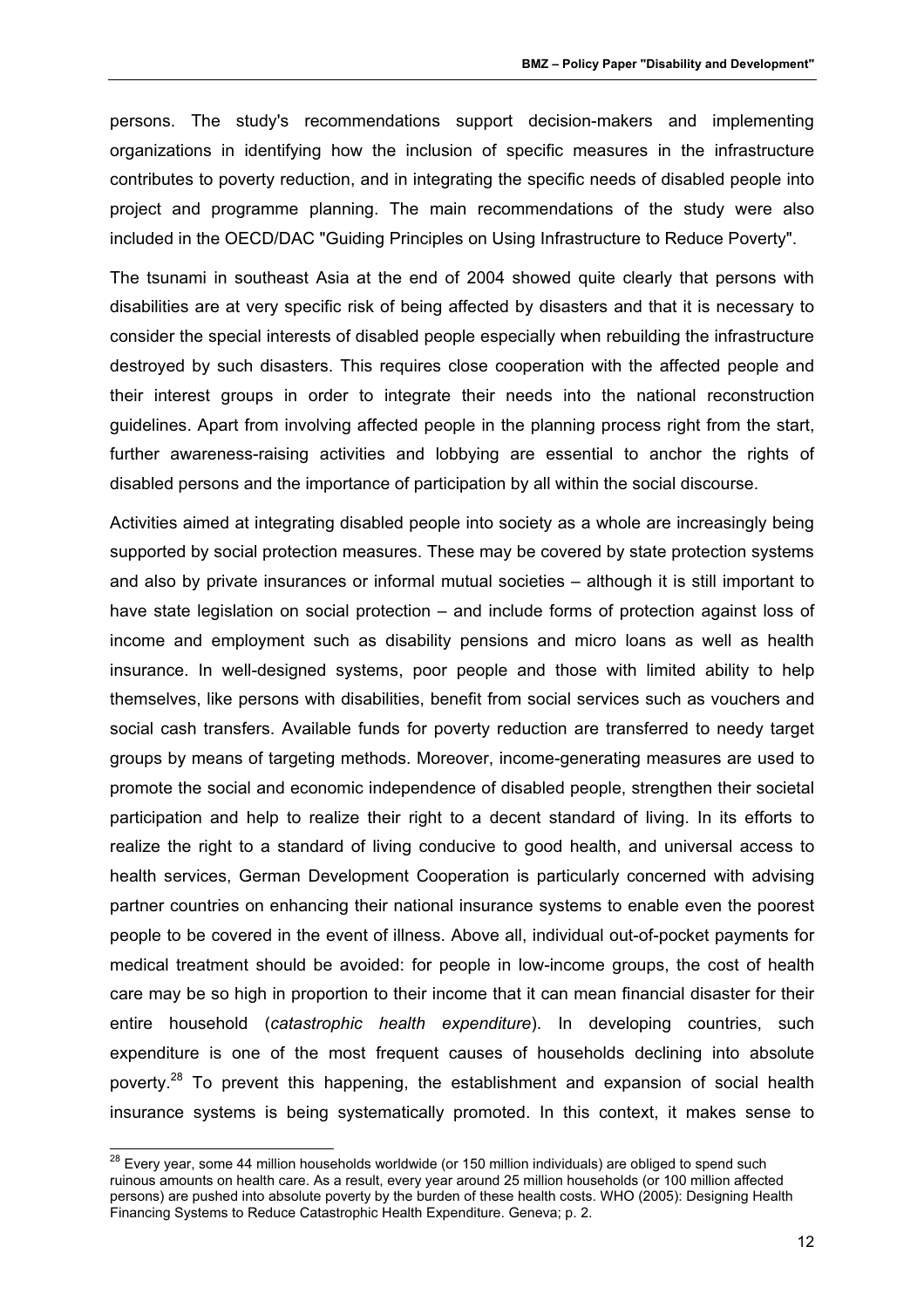integrate community-based micro insurances, private insurances and state systems into a comprehensive and efficient protection system.

# **4. German DC activities**

Within bilateral cooperation over the last 20 years, Germany has so far supported some 180 projects and programmes supporting persons with disabilities in 40 countries. Of these, 30 are directly aimed at this target group and 15 are presently being implemented.<sup>29</sup> Approximately EUR 70 million have been provided for these 30 projects and programmes in the framework of Technical Cooperation. Further projects to the value of EUR 21 million have been promoted by BMZ via churches and private executing agencies. Added to these are a number of projects financed by donations within non-governmental development cooperation.

# **4.1 Deutsche Gesellschaft für Technische Zusammenarbeit (GTZ)**

To support persons with disabilities, the Deutsche Gesellschaft für Technische Zusammenarbeit (GTZ – German Technical Cooperation) mainly carries out projects aimed at establishing structures in the health and education sector, management capacity development and training for specialists. Examples are the rehabilitation of people with physical disabilities or strategy development and promotion of special-education facilities (cf. box). Simultaneously, by helping its partner countries to set up and reform social health insurances, GTZ plays a part in including persons with disabilities to a greater extent in social protection systems and thus in protecting them better against impoverishment due to their health situation.

So far, GTZ's long-term projects on behalf of BMZ have focused mainly on rehabilitation. These projects are frequently carried out in countries that have suffered violent conflicts and therefore have a large number of ex-combatants and civilians with physical disabilities. Services provided to physically disabled people are complemented by community-based rehabilitation *(CBR)* and are part of comprehensive public health approaches. In certain cases, the GTZ projects are flanked by income-generating measures and close cooperation with universities and non-governmental organizations. The experience gained in these projects has been analyzed together with a number of international organizations such as

 $\overline{a}$ <sup>29</sup> As of April 2006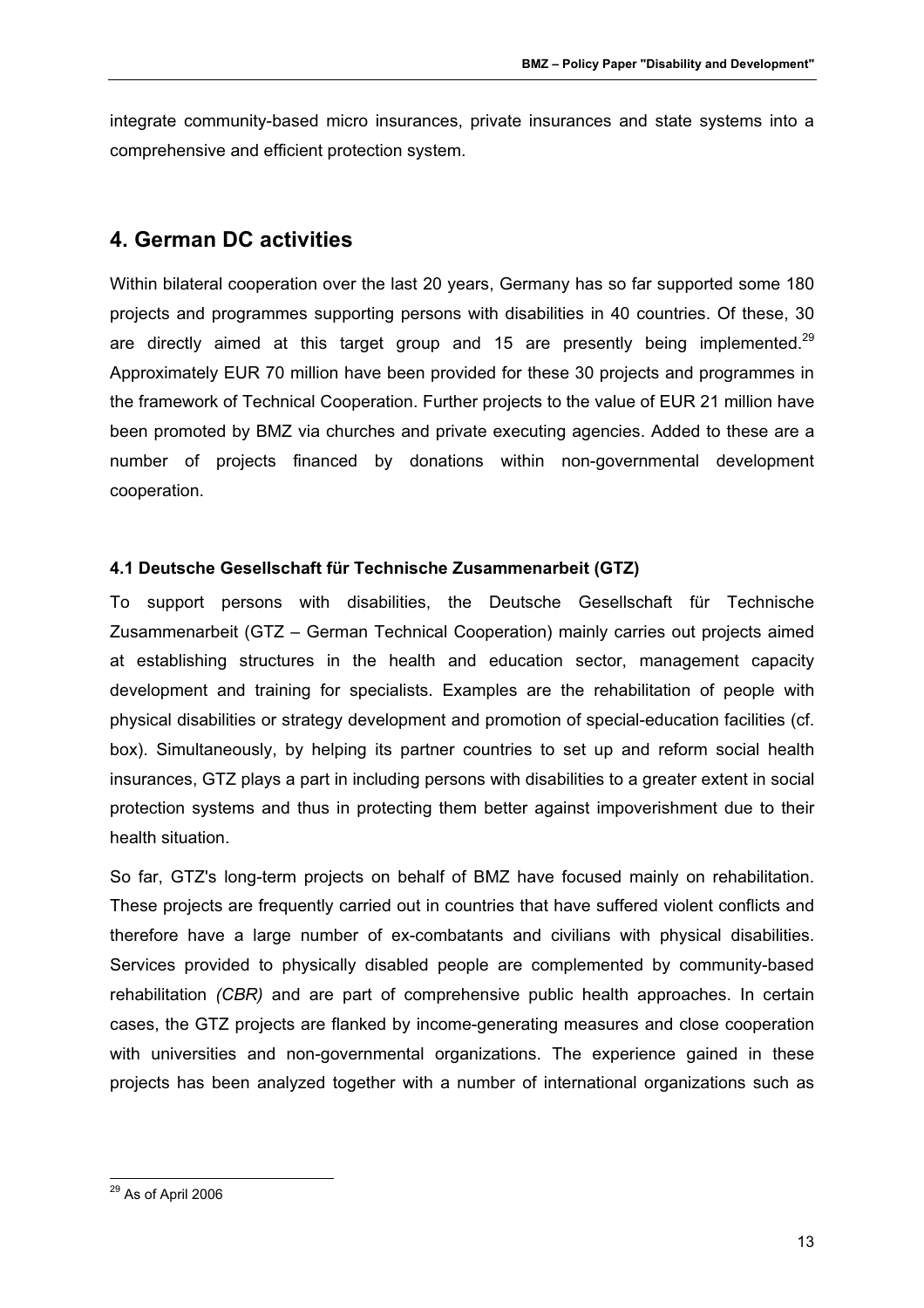WHO and ISPO,<sup>30</sup> and outlined in 1996 at an international conference in Wuhan, China, in the so-called Wuhan Declaration<sup>31</sup>.

Following the tsunami, Sri Lanka and Indonesia are already ensuring that new buildings and service facilities like hospitals, erected in the course of reconstruction and rehabilitation projects, include structures appropriate for disabled people and that the latter are included in planning them. In Sri Lanka, this approach is also enshrined in national reconstruction guidelines.

-

<sup>&</sup>lt;sup>30</sup> International Society for Prosthetics and Orthotics<br><sup>31</sup> http://www.ispo.ws/HTML/Page-Wuhan-Declaration.htm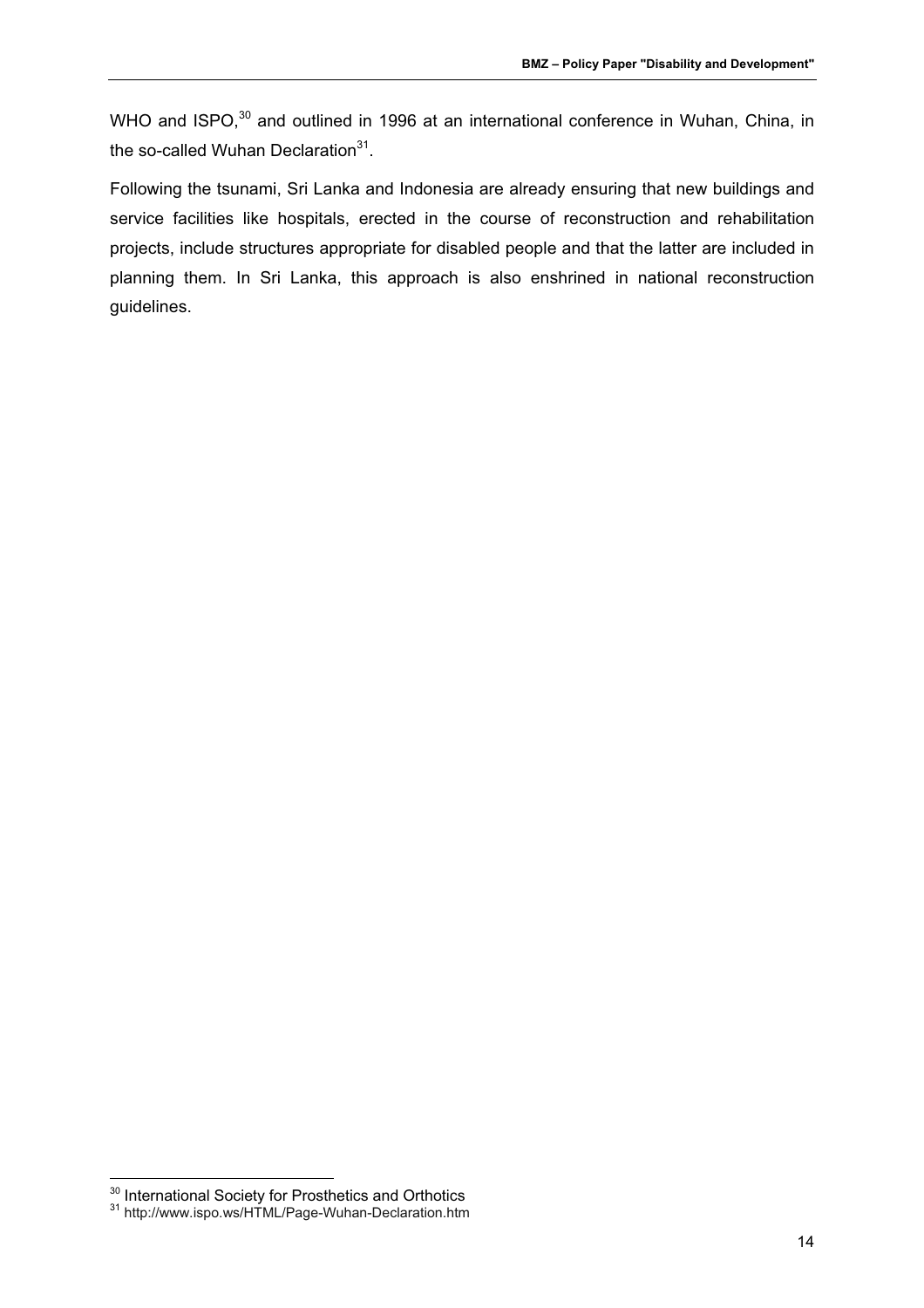# *Project examples*

## **El Salvador/Central America**

The regional measure that resulted from the completed project at the *Instituto Salvadoreño de Rehabilitación de los Inválidos (ISRI)* in El Salvador promoted the development of a comprehensive concept for people with physical disabilities and made a major contribution to its embodiment in national and social policy. Moreover, in the context of increased efforts to cooperate with non-governmental organizations together with Don Bosco Catholic University, a training course for orthopedic technicians (ISPO Category II) was set up. Don Bosco is meanwhile the leading orthopedic training centre in Latin America, also due to being recognized as a WHO *Collaborating Center*. This project therefore made a valuable contribution to establishing a specific profession in the Latin American job market. The project has now been concluded.

## **Vietnam**

This projects aims to set up an ISPO (*Society for Prosthetics and Orthotics*) II training course. GTZ is cooperating with the Ministry of Health and advising the Social Affairs Ministry in expanding its orthopedic service structures. An additional microfinancing scheme provides physically disabled men and women with loans to create sustainable livelihoods. This is also the project's contribution to social protection.

## **Ghana**

Here, GTZ is supporting the establishment of integration classes at regular schools to teach mentally disabled children and young people. In addition, models are being developed to integrate these children and young people into their families' productive setting after they leave school, so that they can contribute to the family's income and help secure their own livelihoods. A further focus of the project is advising partners in the field of special education and upgrading teaching staff.

# **Supraregional (Southern Africa)**

The project for the rehabilitation of young people disabled by war and land-mines employs sports activities and games to enable disabled boys and girls to increase their mental and physical strength. This promotes their rehabilitation and facilitates their integration into society. The project has provided important experience in the field of sports education, which is being documented in the form of training instructions and guidelines. The project finished at the end of 2005.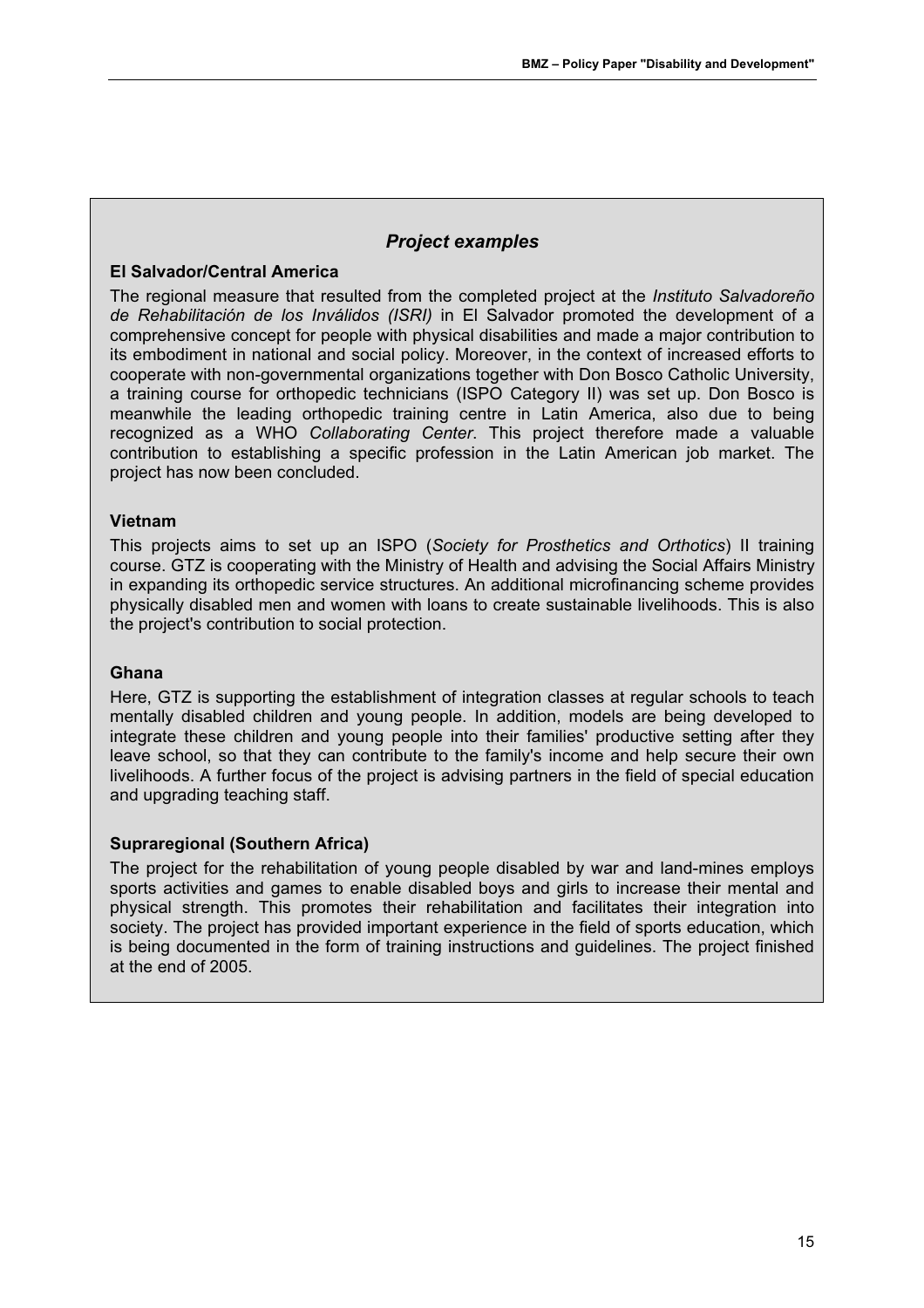# **4.2 Kreditanstalt für Wiederaufbau (KfW)**

Financial cooperation (FC) provides funding to the health sector to meet needs such as hospital refurbishment and equipment. This includes orthopedic equipment and instruments as well as equipment for physiotherapy units. These infrastructural prerequisites make a major contribution to preventing or reducing potential disability by means of medical treatment.

Beyond this, FC co-financing for the national polio eradication programmes in India and Nigeria is making it possible to prevent many cases of polio and the resulting permanent physical disability.

One FC project that is specially targeted at disabled people is the medical rehabilitation of the war-disabled in crisis areas of Central Africa and their social and economic reintegration into society. The approach pursued by the project makes use of experience with voucher systems (output-based aid). It makes provision for special health-care services, e.g. the provision of artificial limbs for war-disabled people, and ensures that the poor population benefits directly from the subsidy element by issuing vouchers for the relevant service.<sup>32</sup> Funding is thus provided only for previously defined products and services already rendered, and the provision of services is separated from social policy management. The major advantages of this approach as compared to input financing is that it ensures access to medical services for the war-disabled, subsidizes specific services and increases the efficiency of public use of funds as well as ensuring standardized service quality. Experience so far has proved this to be the case. The voucher system is providing access to health care for war-disabled people returning from conflict areas. Owing to the fact that the hospitals receive reliable and appropriate payment for the services they provide, they are able to standardize their provision and maintain acceptable quality standards.

 $\overline{a}$  $32$  In Rwanda, for example, some 70% of ex-combatants live below the poverty line.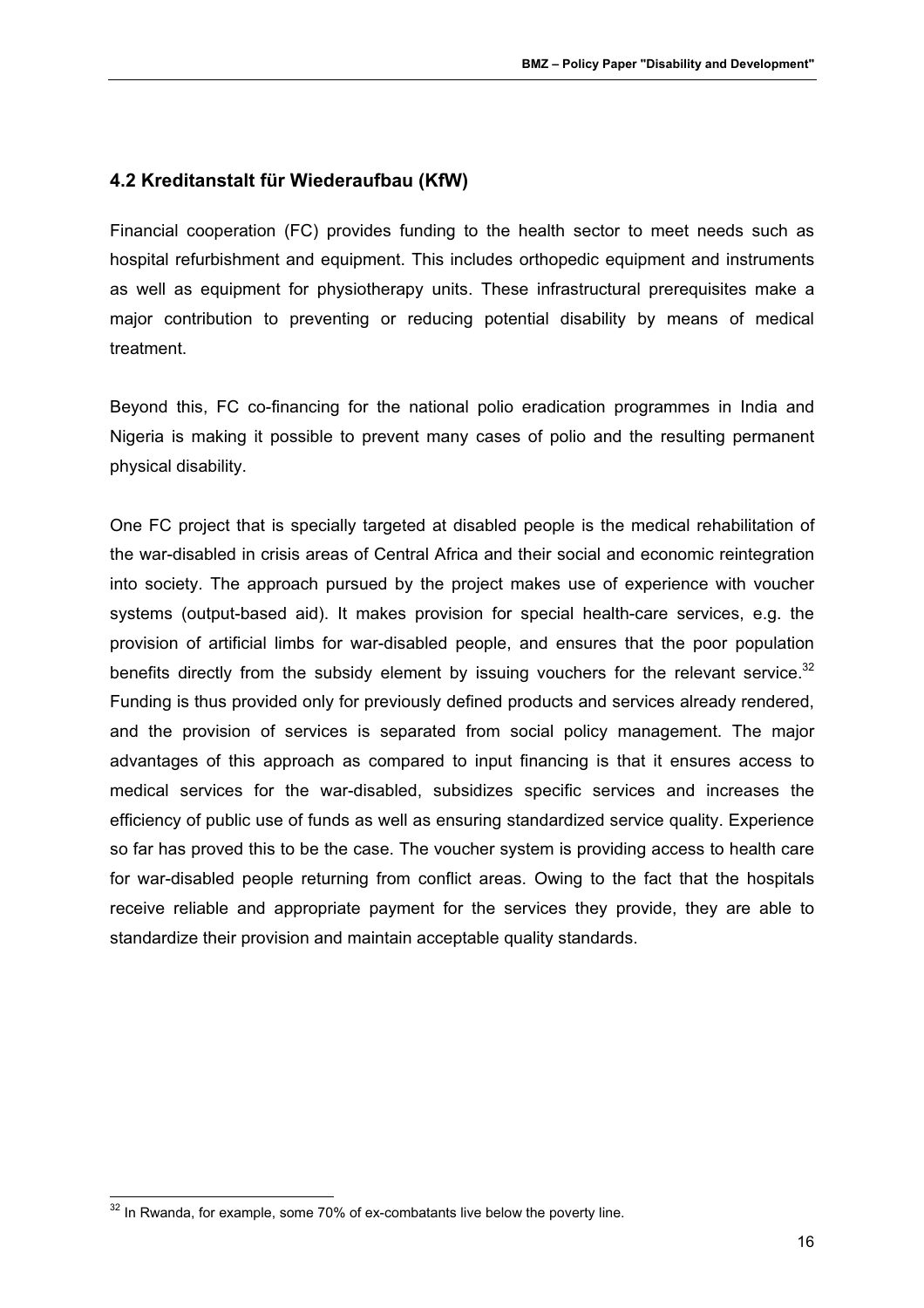#### **Supporting the reintegration of ex-combatants in Rwanda**

Within the Rwanda Demobilization and Reintegration Programme (RDRP) launched in 1997, KfW supports the social and economic reintegration of ex-combatants into Rwandan society by means of various measures. These include medical treatment and rehabilitation for disabled or chronically ill ex-combatants, thus enabling them to pursue an occupation better than before. Mobility aids are provided and equipment allowances and commodities are financed for hospitals that care for a large number of war-disabled. The medical programme intends to reach war-wounded and chronically ill former soldiers who are more than 30% disabled. Another element of the programme is a concept for rehabilitating severely disabled people into their families, communities and occupations in cases where these people are so severely disabled that medical treatment offers little hope of improving their condition. The medical components are managed by the Rwanda Demobilization and Reintegration Commission (RDRC), which signs contracts with service providers (hospitals, NGOs). The hospitals treat ex-combatants upon submission of a prescription handed out during the demobilization process, and are refunded by the RDRC.

#### **4.3 InWEnt – Capacity Building International GmbH**

InWEnt gGmbH – Capacity Building International, Germany supports human resources and organizational development in international cooperation. To improve the situation of people with disabilities, InWEnt primarily carries out programmes in the health sector, focusing on inservice training and continuing education of specialists. The main purpose of this work is to foster the social and economic (re-)integration of people with physical disabilities and to make specialist medical care available for traumatized people. Examples are the improvement of medical treatment and training structures in the field of orthopedic technics in Africa – particularly in countries affected by (post-) conflict situations and in southern and eastern Africa – and the establishment of medical provision in Afghanistan that is sensitive to the special needs of traumatized women and girls.

InWEnt's programmes for people with disabilities are primarily targeted at (post-) conflict countries. Violent conflicts not only result in physical disabilities, but also the serious problem of mental traumas which are especially likely to be reactivated in the context medical treatment. InWEnt is cooperating with a training establishment for orthopedic technics in Africa and with medica mondiale in Afghanistan. The programme approaches are implemented in consultation and coordination with the responsible ministries in the partner countries, international organizations like UNHCR and ISPO, and German DC partners.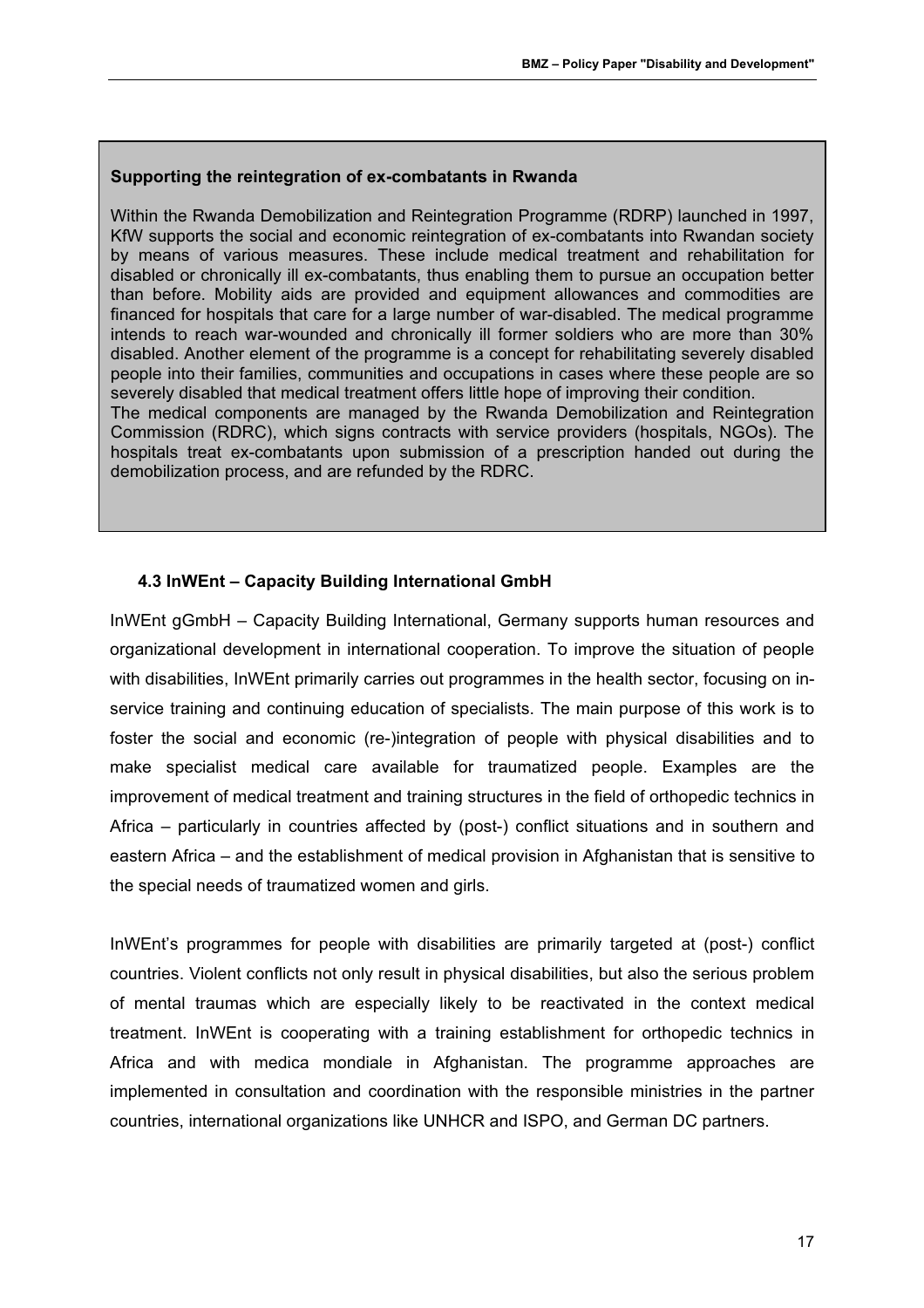# *Project examples*

## **Orthopedic technics in Tanzania**

The *Tanzanian Training Centre* TATCOT which GTZ helped to establish in 1981 is one of the few institutions in Africa offering education and training in orthopedic technics.

InWEnt enables experts from (post-) conflict countries in Africa to participate in full-length courses at TATCOT. The receive scholarships for a three-year diploma course in orthopedic technics or a one-year wheelchair course. To strengthen the structures and improve regional training provision in the field of medical rehabilitation, InWEnt supports TATCOT in marketing the courses and developing its own e-learning provision for this thematic area. To this end, a workspace has also been set up with TATCOT on the InWEnt online platform Global Campus 21 (GC 21). InWEnt is currently supporting the development of an e-learning course to be used for the distance training of orthopedic technicians (for example, the course set up under the GTZ project at Don Bosco University/El Salvador). Accreditation of the course by the ISPO (International Society for Prosthetics and Orthotics) is now being sought.

## **Afghanistan**

Violence experienced during the war or in the domestic environment often triggers long-term psychological traumas which affect people's daily lives. To make it easier for women and girls who have been raped to avail themselves of medical care whilst avoiding further trauma, it is necessary to train medical staff to deal with these patients appropriately. In cooperation with medica mondiale, female Afghan doctors and midwives living in Germany were prepared for an assignment in Afghanistan and given training in working with traumatized female patients. On short-term assignments in Afghanistan they offered appropriate medical care and trained Afghan colleagues to ensure that local capacities were in place once they returned home. The project has now been concluded.

# **4.4 German Development Service (DED)**

The DED has supported projects in various countries – e.g. Togo, Zambia, Thailand, Namibia and Vietnam, -- to improve the situation for people with physical and intellectual disabilities. The innovative aspects were that work was geared towards rural and disadvantaged population groups and basic services for wider sections of the population were prioritized over specialized provision for small, privileged groups. Early prevention was accorded the same status as therapeutic care, and efforts were made to achieve sustainable impacts by training local experts and involving families and social networks.

The methodological approach consisted of collegial cooperation with local experts working directly with the target group, and in the production of orthopedic aids in the aim of ensuring and anchoring standards of "good practice". The main challenge is to reach experts in peripheral institutions who have to contend not only with inadequate training but also with little or no management or supervision. To a limited extent, financial donations are also necessary to ensure that a minimum level of technical facilities is available. The assigned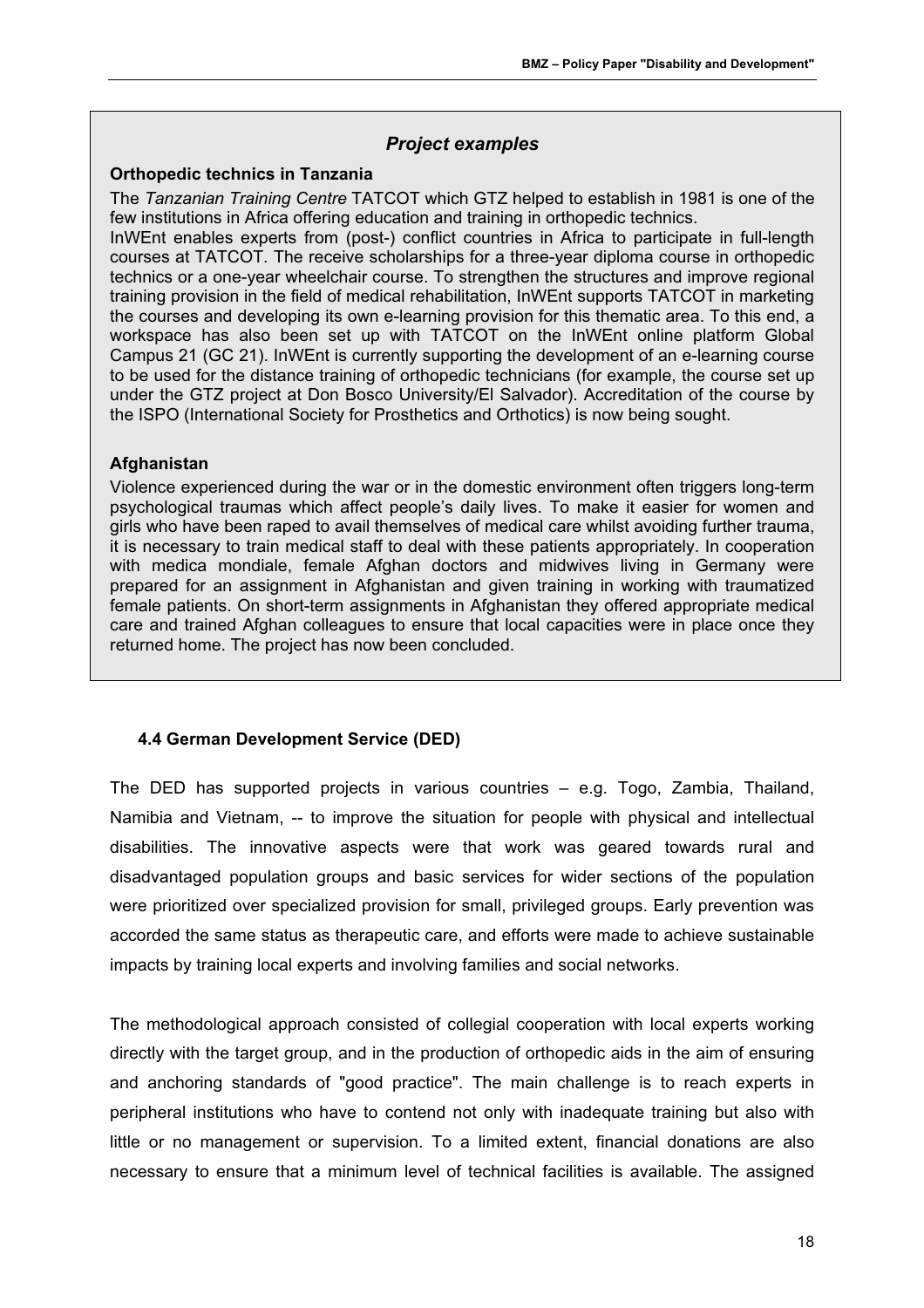experts have mainly been physiotherapists and orthopedic mechanics, with a small number of special education teachers.

Since the year 2000, the DED has concentrated its disability-related work in Vietnam and has expanded its input to 8 posts including a coordinator, which represents the sum total of involvement in the priority sector of health in this country. It encompasses various specific approaches, within which the proportion of advisory work, education and training has grown in relation to the ongoing practical cooperation, and is aiming for inclusion as a cross-cutting theme in other DED-supported projects.

Local experts working on DED projects are temporarily financed, in some cases, in order to safeguard the handover of competences following the conclusion of a project. Local organizations representing the interests of the target groups can also receive financial support

# *Project examples*

#### **Vietnam**

In cooperation with the *Office of Genetic Counselling and Disabled Children* (OGCDC) of the Hue Medical College and with the Christian Blind Mission (CBM), support is being provided for the integration of children with intellectual disabilities in mainstream nursery and primary schools. The project for Thua Thien-Hue Province is intended as a model to be adopted nationwide by the government. Teachers are trained to deal with children with intellectual impairments and the parents are also sensitized. At the same time, efforts are made to heighten awareness of the problem in society as a whole. A counterpart is being trained to continue this work when the project comes to an end.

In the "Village of Friendship" in Ha Thay, physiotherapists receive continuing education and training on modern concepts to foster the development of children and young people with disabilities (including Bobath and PNF). They learn to make detailed assessments, produce treatment plans and use suitable aids. Particular attention is devoted to mobilization techniques, many of which are not very well known, which can be practised without expert supervision.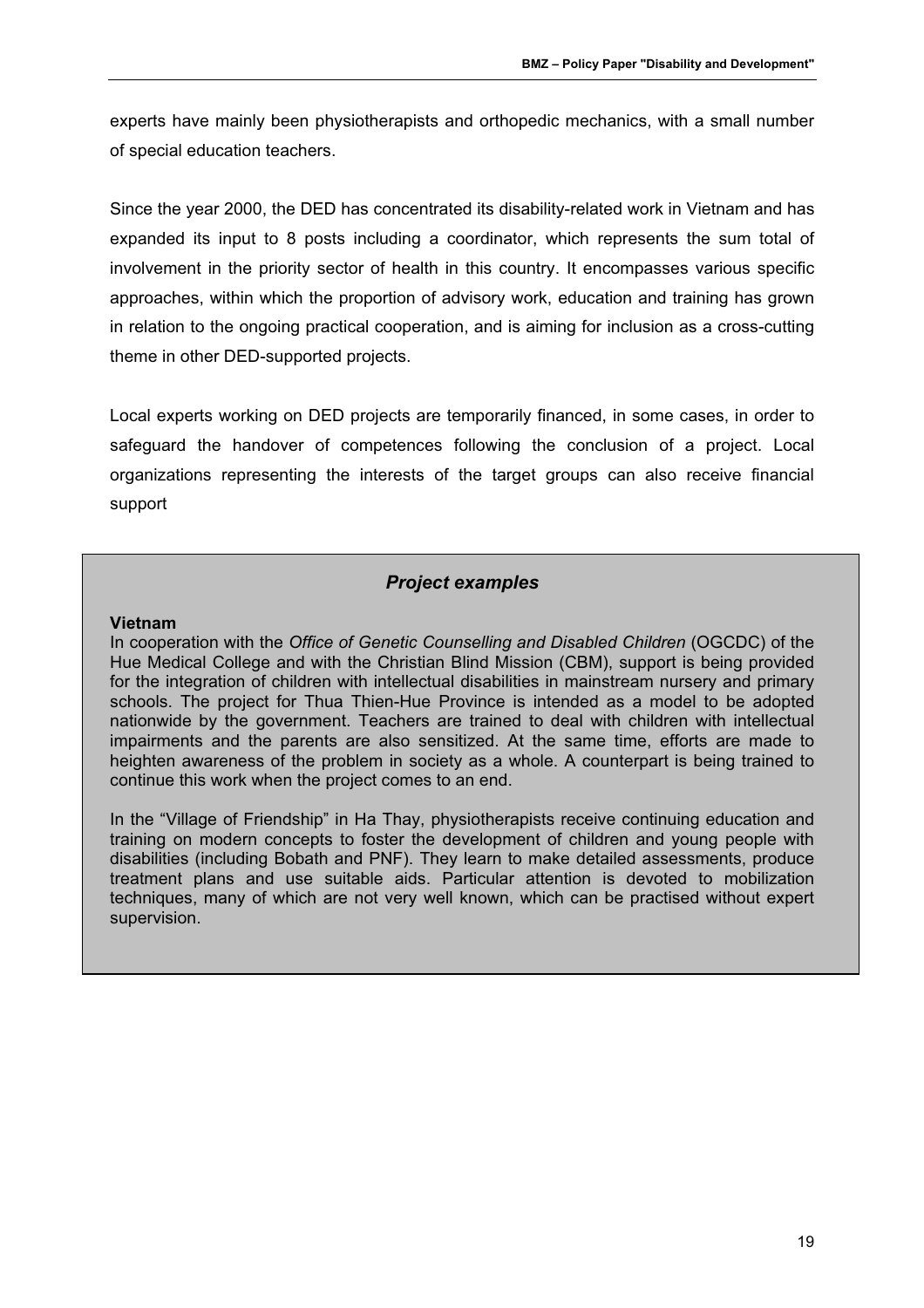#### **4.5 NGOs**

In the partner countries, GTZ, KfW and InWEnt work closely in Germany with nongovernmental organizations and other institutions such as universities. This cooperation is to be maintained and extended. Within Germany itself, an intensive dialogue is maintained by the governmental implementing organizations involved in development cooperation and VENRO (Association of German development non-governmental organizations). Political dialogue takes place with the VENRO working group on disability-related work in developing countries. The members of the working group include the non-governmental organizations Disability and Development Cooperation (bezev), Caritas International, the Christoffel Mission for the Blind, the German Leprosy and TB Relief Association (GLRA/DAHW), Deutsches Blindenhilfswerk (DBHW), EIRENE, Handicap International, Kindernothilfe (KNH), the Federal Association of Lebenshilfe, medico international and Misereor.

In addition there are several approaches involving cooperation between governmental and non-governmental development cooperation organizations. For example, GTZ is cooperating on a pilot basis in a project with the Christoffel Mission for the Blind and Handicap International in Vietnam and Cambodia. Under the banner of "Making PRSPs inclusive" it sets out to adapt the processes leading up to the drafting of national poverty reduction strategies so that the rights and interests of people with disabilities are included.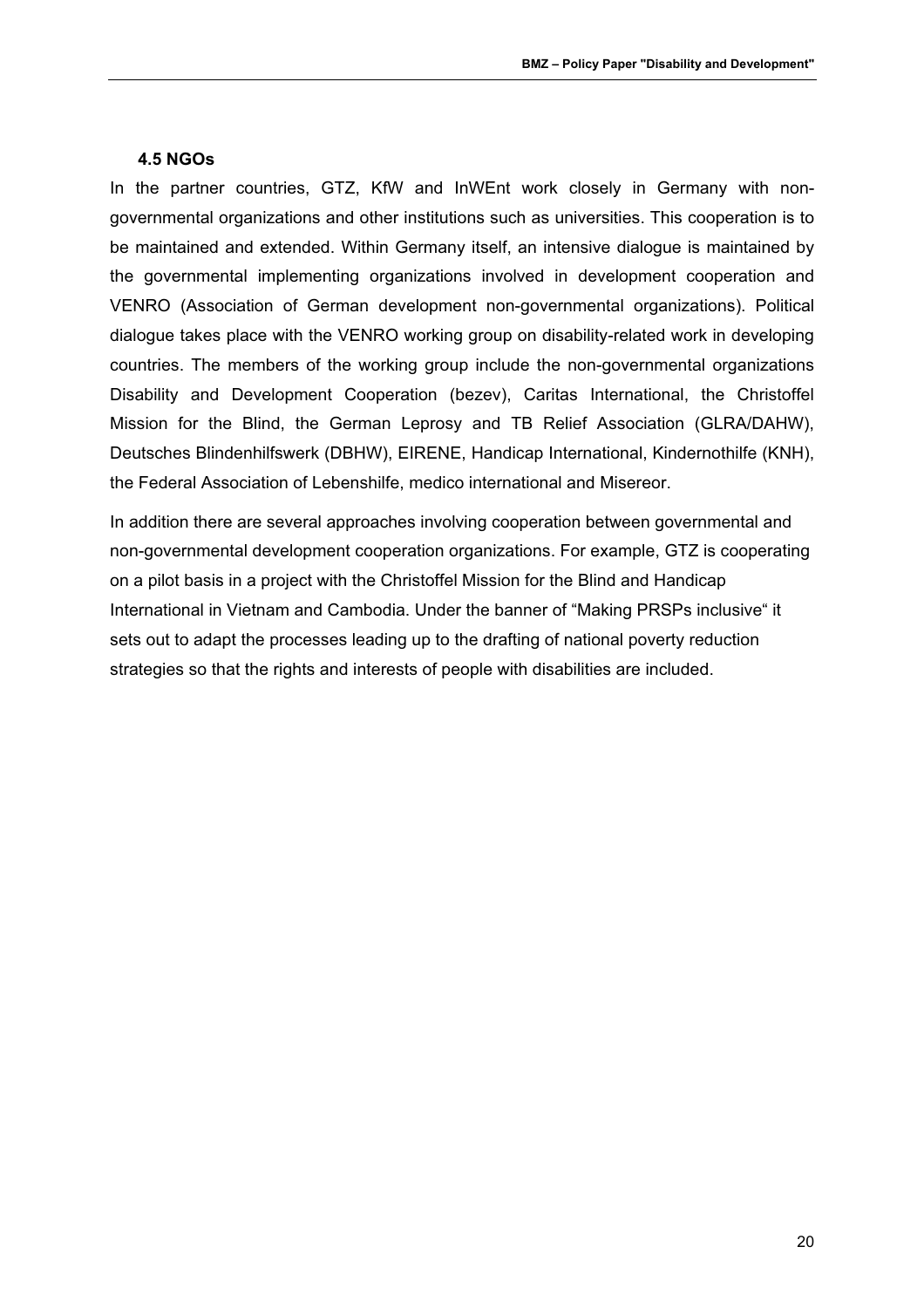*And what is our own situation in Germany....?*

## **Persons with disabilities ...**

**.... at the German Federal Ministry for Economic Cooperation and Development (BMZ)**  The BMZ currently has 36 employees with serious disabilities. This corresponds to 6.2% of the entire staff. The Ministry has fulfilled its statutory duty to employ people with disabilities for decades. The representative body for severely disabled persons and the staff council recently submitted a draft integration agreement to the administration. Integration agreements were introduced in the new Disabled Persons Act integrated into the Social Code Book IX, as a new instrument for the occupational integration of persons with disabilities. This regulation obliges the employer to work with the representative body for severely disabled persons and the staff council to define integration targets tailored to the department and to make these binding in the form of an agreement.

## **.... at GTZ (German Technical Cooperation)**

GTZ Head Office in Eschborn employs some 50 men and women registered as severely disabled according to the Severely Disabled Persons' Act. This corresponds to approx. 4.5% of the overall workforce.

## **.... at KfW Entwicklungsbank (KfW development bank)**

In 2005, 5.39% of employees in the KfW Bankengruppe (KfW banking group) as a whole were disabled people. KfW practices active integration of disabled people and pursues a policy of constantly bettering the minimum legal requirements.

## **… at InWent (Capacity Building International)**

InWEnt currently has around 40 severely disabled employees. This equates to approx. 5% of its workforce. InWEnt has concluded an integration agreement which will help to secure the jobs of disabled employees and ensure that internal candidates with severe disabilities are considered for appointments to new posts or that suitably qualified candidates with severe disabilities are recruited externally.

## **… at DED (German Development Service)**

Of the approx. 230 employees at the DED in Germany and abroad, 12 are legally registered as severely disabled. Among the seconded experts, a similar percentage of people have disabilities and health limitations.